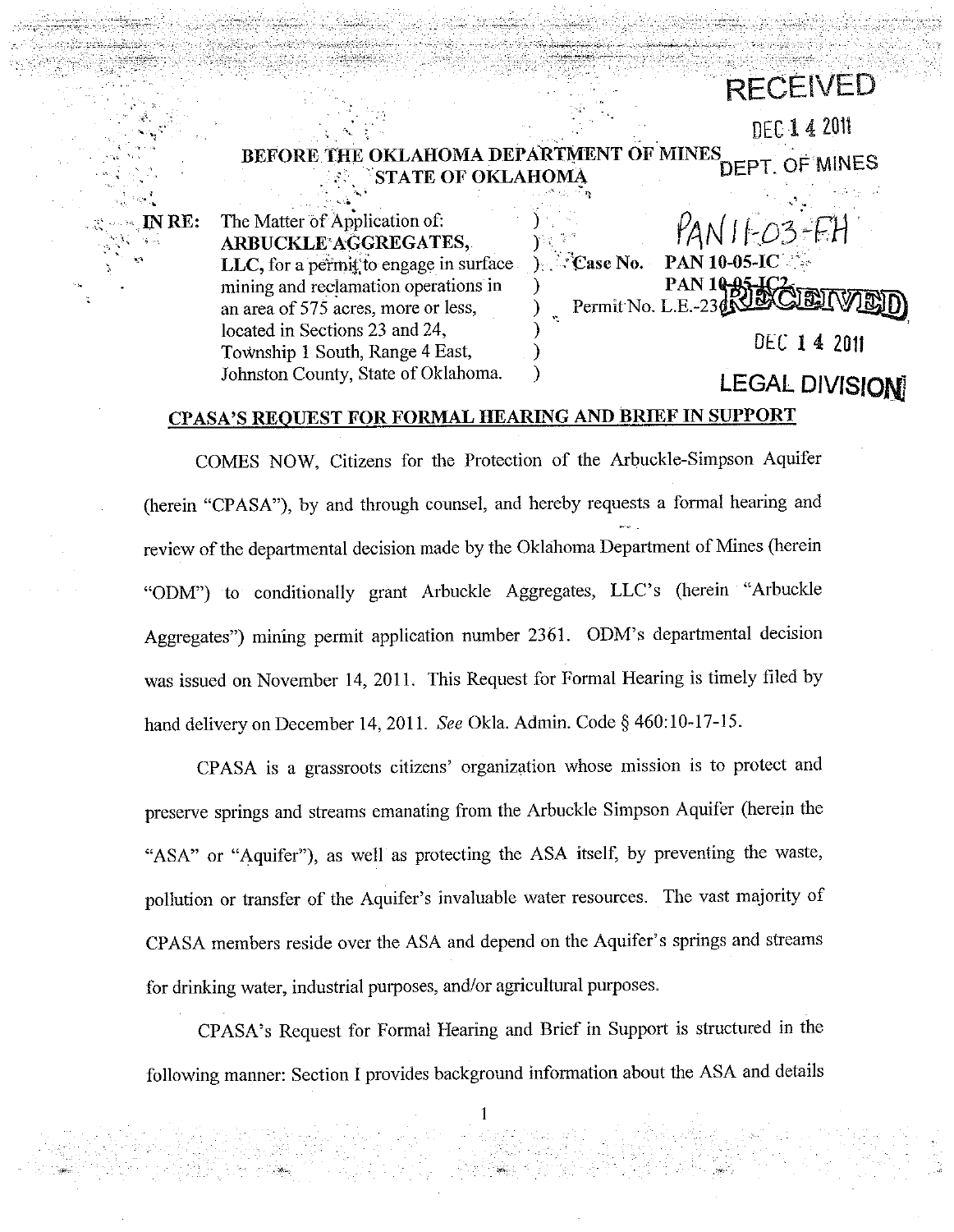relevant statutes and case law. Section II recounts ODM's duties and obligations under Oklahoma statute and regulations. Section III highlights relevant mining permit application requirements. Section IV sets forth the criterion considered in permit approval. Section V discusses issues relating to ODM's permit conditions, including fundamental inconsistencies between ODM's permit conditions and Arbuckle Aggregates' Monitoring Program. Section VI focuses on the substantive shortcomings of Arbuckle Aggregates' revised mining permit application<sup>1</sup>. Section VII discusses a number of procedural deficiencies and due process issues related to Arbuckle Aggregates' revised mining permit application. Lastly, Section VIII establishes that ODM failed to properly process and review Arbuckle Aggregates' revised permit application.

## **I. Arbuckle-Simpson Aquifer Background Information and Applicable Law**

Arbuckle Aggregates seeks to place its proposed surface mine over the ASA, which is a fractured-karst aquifer underlying over 500 square miles in south-central Oklahoma. The ASA is the cornerstone of the region's economy—not only does the ASA provide water for agricultural and industrial purposes, it also attracts millions of tourists to the area. Indeed, the Chickasaw National Recreation Area *alone* boasts over 1.2 million visitors each year. *See* Exhibit 1, Impacts of Visitor Spending on the Local Economy: Chickasaw National Recreation Area (2005). In addition, the very existence

<sup>&</sup>lt;sup>1</sup> Arbuckle Aggregates submitted its permit to ODM on May 7, 2010. However, it subsequently revised its application on January 14, 2011. The revised permit application is allegedly the controlling application and will be referred to for purposes of this Request for Formal Hearing as the "revised permit application" or the "revised application."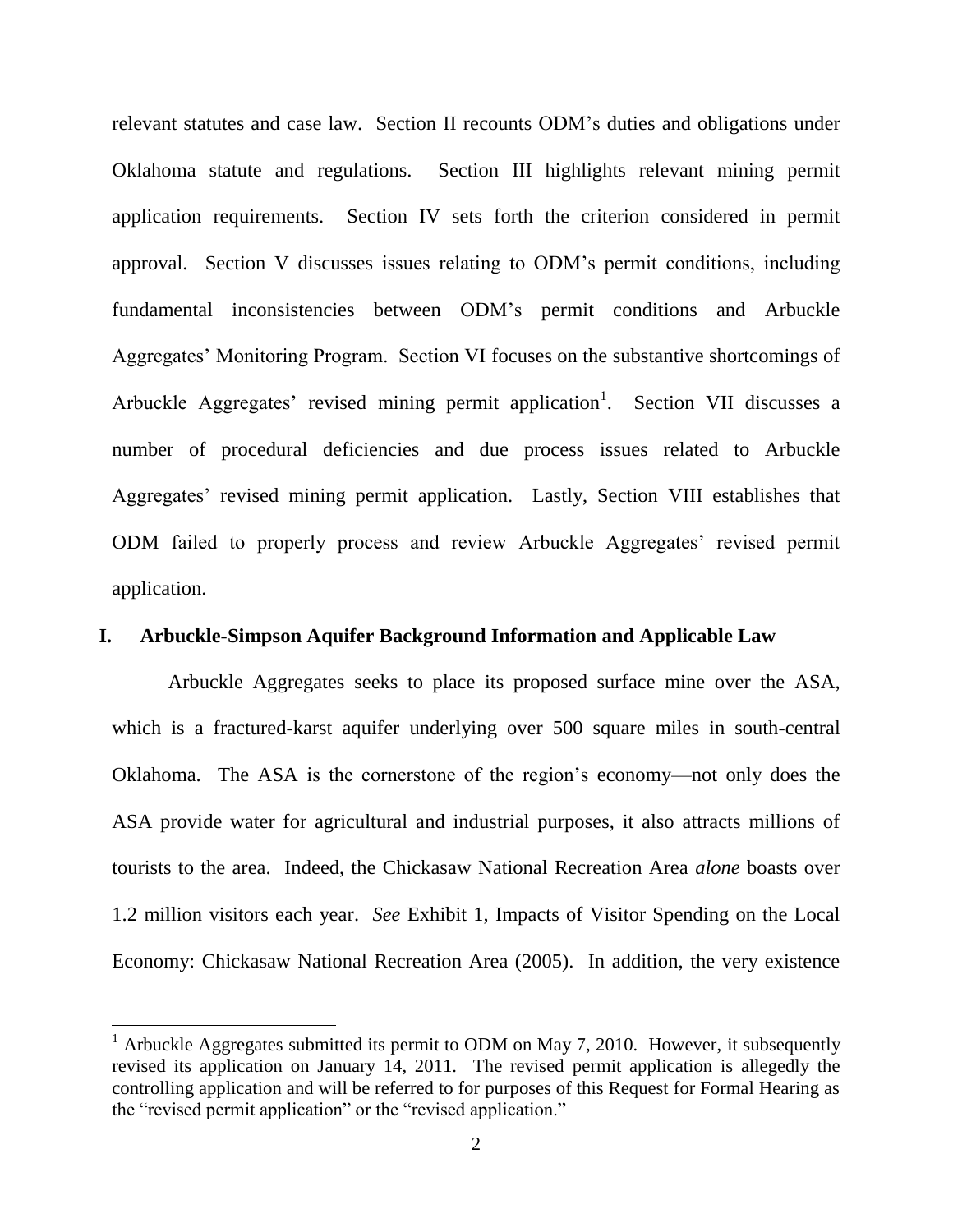of the Tishomingo National Wildlife Refuge and the Tishomingo National Fish Hatchery hinge on the continuous and unpolluted flow of springs and streams fed by the ASA.

Other local and state entities similarly rely on the ASA. For example, Turner Falls Park is a tourist destination that features a spectacular 77-foot waterfall, which is fed by Honey Creek and other ASA streams. Numerous charitable organizations, such as the Slippery Falls Scout Ranch, Camp Simpson Boy Scout Camp, Camp Bond Church Camp and Falls Creek Baptist Church Camp, also utilize the ASA in furtherance of their altruistic missions.

Most importantly, the ASA is the primary water resource for the region, supporting approximately 150,000 Oklahoma citizens with potable water. $2$  Regardless of whether said drinking water comes from surface flow or from groundwater, it is ultimately supplied by the ASA. The Oklahoma Supreme Court recognized this fact by noting the interconnection between groundwater levels in the Aquifer and the flow of springs and streams in the region. *See Jacobs Ranch et al. v. Smith et al*., 2006 OK 34, ¶ 12 (determining it undisputable that "a decline in groundwater level of the Arbuckle-Simpson Groundwater Basin could jeopardize the flow of springs and streams, such as the spring that is the source of the water for the City of Ada").

<sup>2</sup> The following municipalities depend upon the ASA for drinking water: Ada, Ardmore, Bromide, Davis, Dougherty, Durant, Fittstown, Homer, Mill Creek, Roff, Springer, Stonewall, Sulphur, Tishomingo, and Wynnewood. Moreover, the following water suppliers also depend upon the ASA for drinking water supplies: Arbuckle Master Conservancy District, Bryan Co. RWD No. 2, Bryan Co. RWD No. 5, Garvin Co. RWD No. 6, Johnston Co. RWD No. 3, Murray Co. RWD No. 1, Murray Co. RWD No. 2 (Buckhorn RWC), Pontotoc Co. RWD No. 6, Pontotoc Co. RWD No. 7, Pontotoc Co. RWD No. 8, Pontotoc Co. RWD No. 9, Ratliff City Water Trust Authority, Southern Oklahoma Water Corporation, Tupelo Public Water Authority, W. Carter Co. RWS & SW No. 1.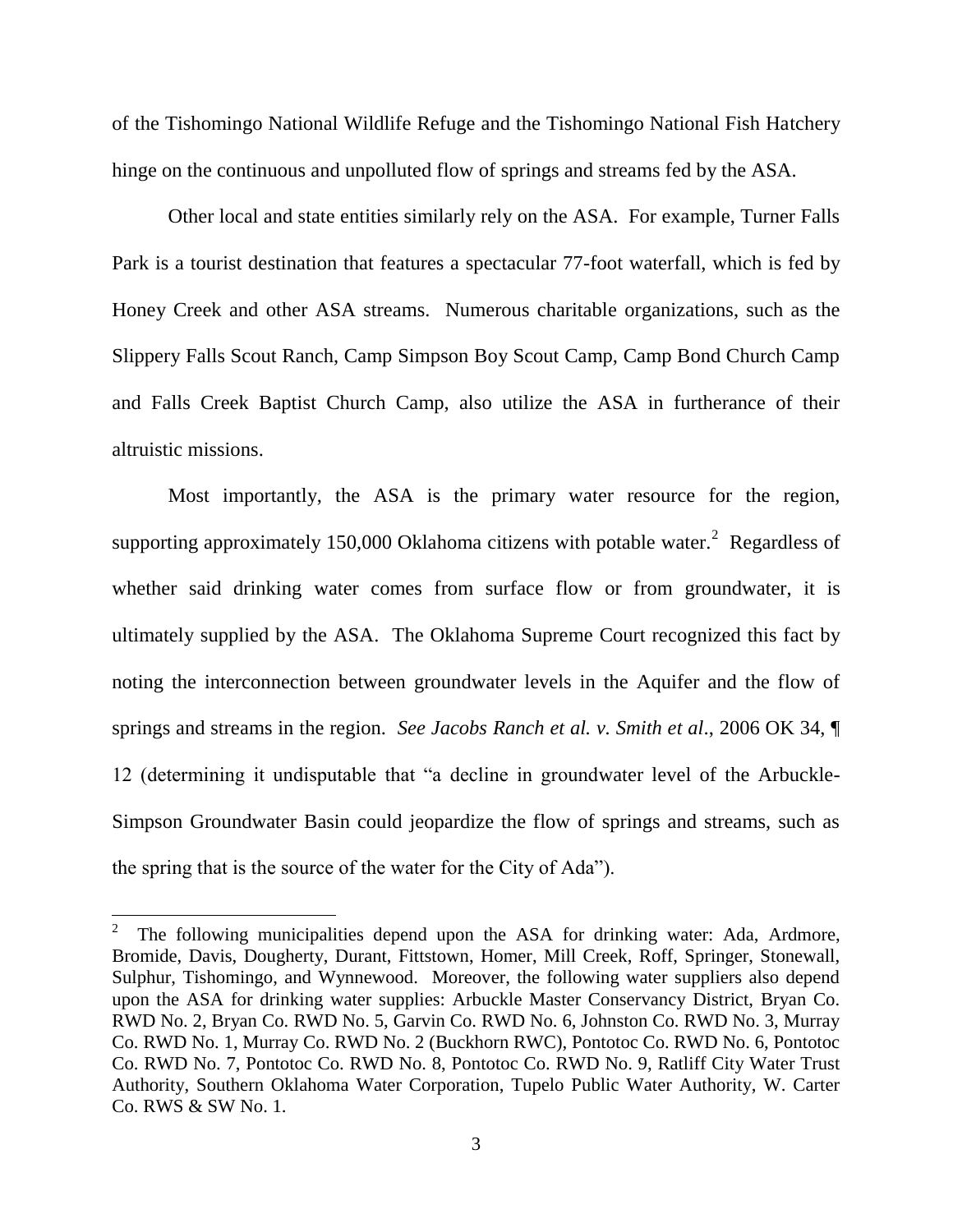Additionally, the U.S. Environmental Protection Agency (herein the "EPA") designated the Hunton Anticline<sup>3</sup> of the ASA as a Sole Source Aquifer on September 25, 1989. *See* Exhibit 2, 54 FR 39230. As defined by the EPA, a Sole Source Aquifer is an aquifer that provides at least 50 percent of the drinking water consumed in the overlying area and to which no feasible alternative source of potable water exists should the aquifer become contaminated. *See* Section 1424(e) of the Safe Drinking Water Act, 42 U.S.C. §§ 300F, 300H-3(E). The EPA found that:

A portion of the Arbuckle-Simpson Aquifer system is the **sole or principal source of drinking water** for an area comprising portions of Johnston, Murray, and Pontotoc counties in south-central Oklahoma, and that this aquifer, **if contaminated would create a significant hazard to public health.**

54 FR 39230 (emphasis added).

 $\overline{a}$ 

It is therefore established as a legal fact that if the ASA ever becomes contaminated, tens of thousands of Oklahoma citizens will be completely without drinking water<sup>4</sup>. Currently, the ASA is the only Sole Source Aquifer in Oklahoma. In recognition of the ASA's importance, the Oklahoma Legislature passed Senate Bill 288 (herein "SB 288"), which designated the entire ASA as a Sensitive Sole Source Groundwater Basin. *See* Exhibit 3, Senate Bill 288, codified at 82 O.S. §§ 1020.9A and 1020.9B.

<sup>3</sup> The Arbuckle-Simpson Aquifer is divided into three anticlines. The western lobe is the Arbuckle Anticline, the central lobe is the Tishomingo Anticline, and the eastern lobe is the Hunton Anticline. The vast majority of water use occurs in the Hunton Anticline.

 $4$  Many additional areas would be negatively affected by the pollution of the Arbuckle-Simpson Aquifer, such as economic development and industrial growth. However, the Federal Safe Drinking Water Act created the EPA's Sole Source Aquifer designation and only focuses on drinking water.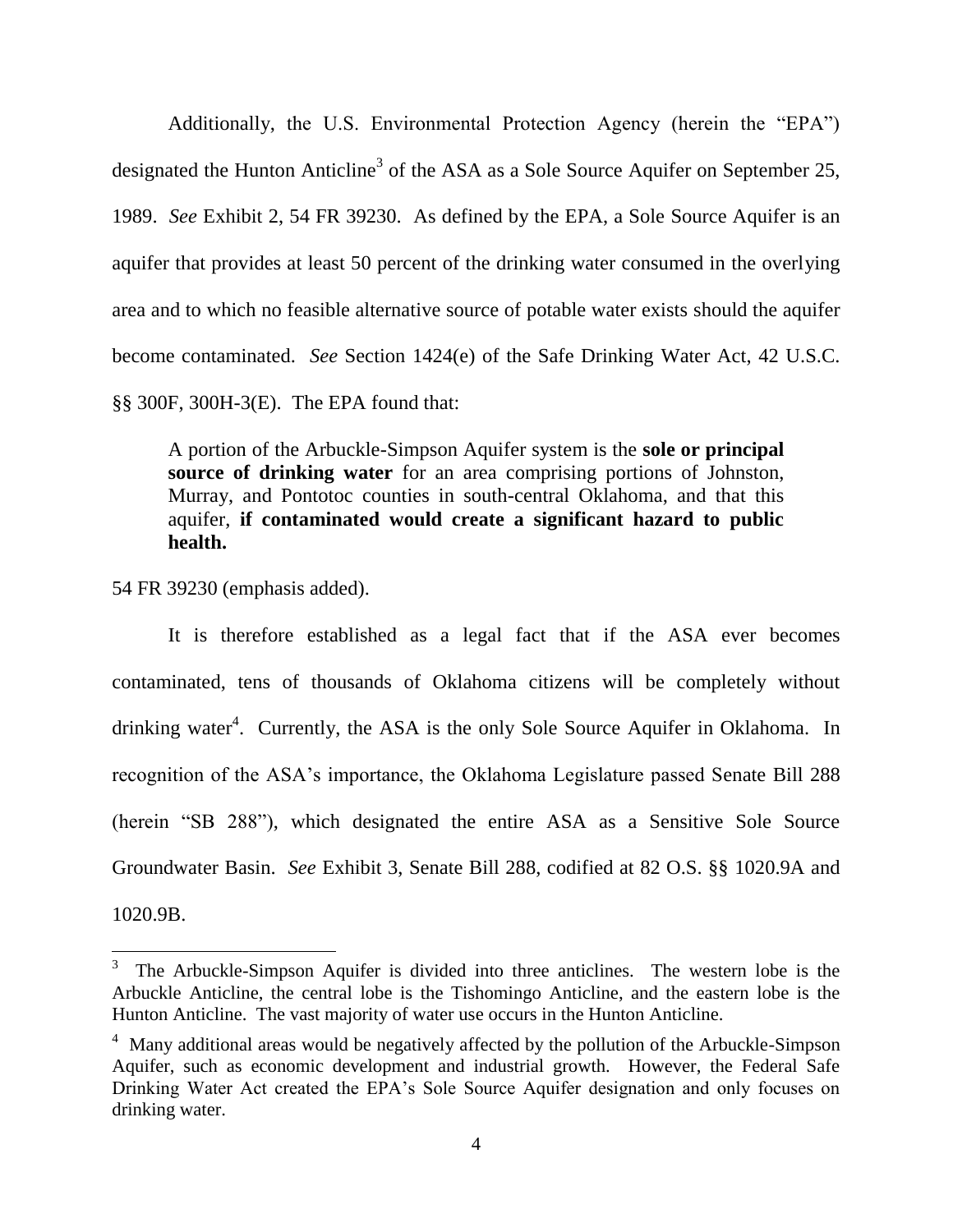SB 288 defines a Sensitive Sole Source Groundwater Basin as:

a major groundwater basin or subbasin all or a portion of which has been designated as a "Sole Source Aquifer" by the United States Environmental Protection Agency pursuant to the Safe Drinking Water Act, as of the effective date of this act, including any portion of any contiguous aquifer located within five (5) miles of the known areal extent of the surface outcrop of the sensitive sole source groundwater basin.

#### 82 O.S. § 1020.9A(B)(1).

SB 288 imposes moratoria on  $(1)$  issuing temporary permits<sup>5</sup> allowing municipal or public use of water from *outside* the ASA; and (2) contracting by municipalities and other political subdivisions located outside a sensitive sole source groundwater basin for water inside the ASA. 82 O.S. §§ 1020.9A(B)(1) and 1020.9B(A). Said moratoria are in effect until the Oklahoma Water Resources Board (herein the "OWRB") completes a hydrological study of the Aquifer *and* determines a maximum annual yield for the sensitive sole source groundwater basin. 82 O.S. §§ 1020.9A(B)(2) and 1020.9B(B). Moreover, before the OWRB may issue a permit to withdraw water from a sensitive sole source groundwater basin, it must determine that the proposed use is not likely to degrade or interfere with springs and streams emanating in whole or in part from water originating from the sensitive sole source groundwater basin. 82 O.S.  $\S$  1020.9(A)(1)(d). As of 2011, the ASA is the only Sensitive Sole Source Groundwater Basin in Oklahoma.

<sup>&</sup>lt;sup>5</sup> Temporary permits are authorized for the same purposes as a regular permit, but are granted prior to the completion of the hydrologic survey and the maximum annual yield determination. 82 O.S. § 1020.11(B)(1). Regular permits may only be granted after completion of the hydrologic survey and maximum annual yield determination. 82 O.S. § 1020.11(A).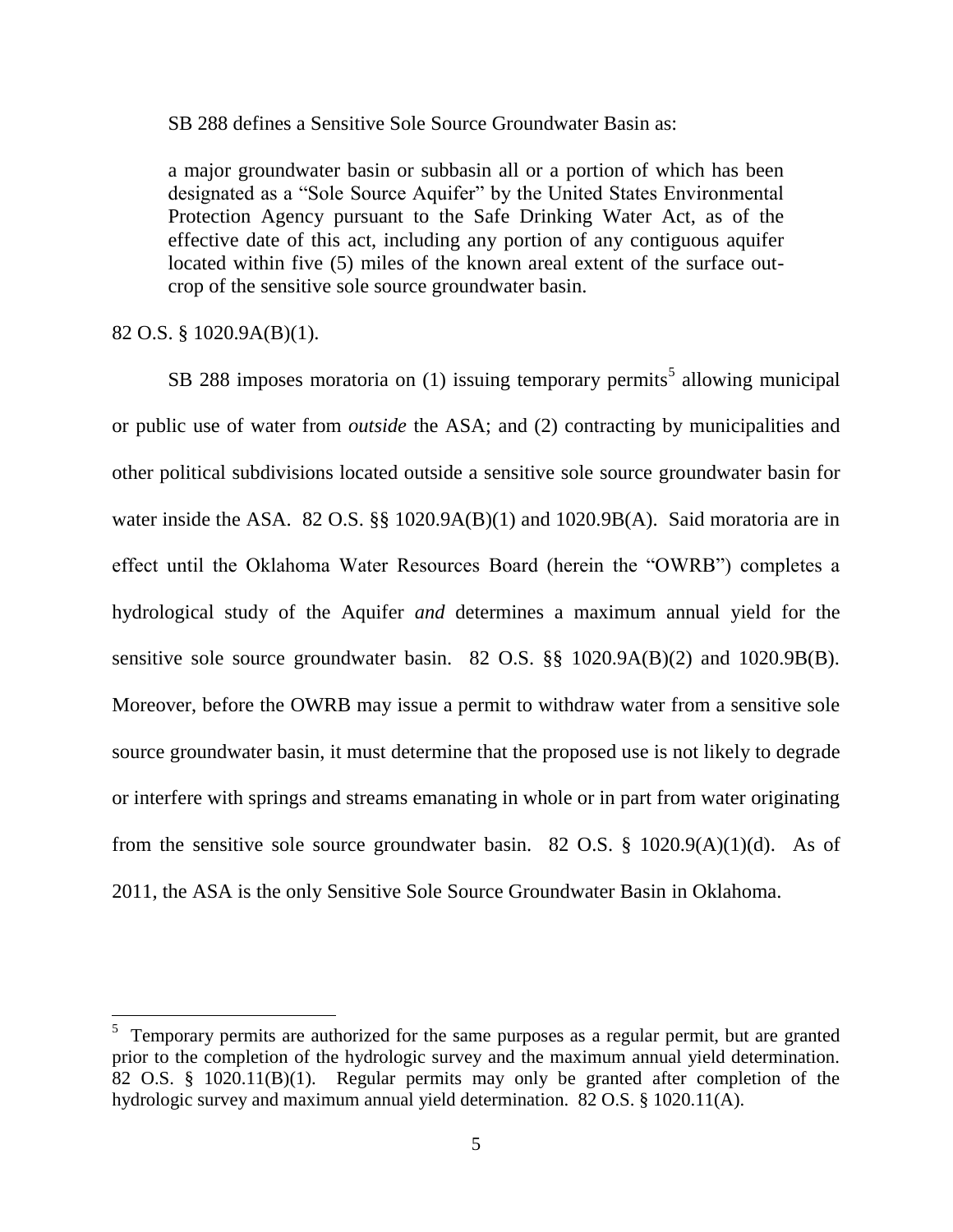Additionally, in 2011 the Oklahoma Legislature passed Senate Bill 597 (herein "SB 597"), which regulates the use of pit water  $6$  by a mine located over a sensitive sole source groundwater basin. *See* Exhibit 4, Senate Bill 597, codified at 82 O.S. § 1020.2. Until SB 597, mines enjoyed the ability to take, use and dispose of pit water without oversight or regulation by the OWRB. Now, mines—both existing and new—are required to prepare a site-specific water management and conservation plan in consultation with the OWRB to manage the taking, use and disposal of pit water in a responsible manner.

Additionally, the ASA contains some of Oklahoma's High Quality Waters. High Quality Waters (herein "HQWs") are those found to "possess existing water quality which exceeds those levels necessary to support propagation of fishes, shellfishes, wildlife, and recreation in and on the water". *See* OAC 785:45-3-2(b). HOWs are further defined as:

those waters of the state whose historic water quality and physical habitat provide conditions suitable for the support of sensitive and intolerant climax communities of aquatic organisms whether or not that waterbody currently contains such a community, support high levels of recreational opportunity, and are designated "HQW" waters in Appendix A of this Chapter. These waters will generally have higher quality habitat, a more diverse and more intolerant biotic community and, as a result, may provide more ecological refuges and recreational opportunities than other waters in the same ecoregion with similar chemistry and physical conditions[.]

Okla. Admin. Code § 785:45-3-2(b).

<sup>&</sup>lt;sup>6</sup> Pit water is defined as water trapped in a producing mine. As mines dig into an aquifer and subsequently remove aggregate material from below the water table, water fills the pit, in much the same manner as water fills a water well.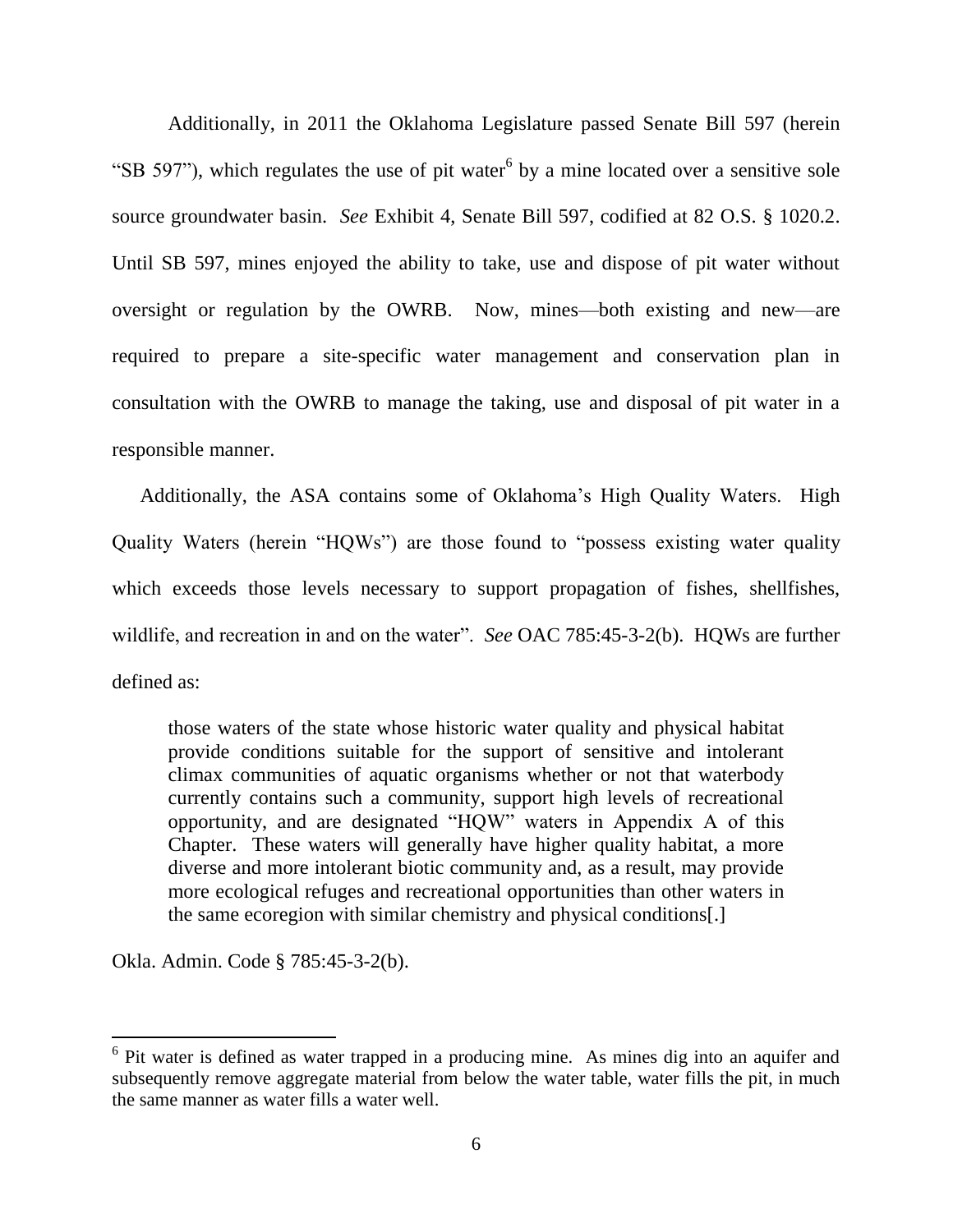Pennington Creek—located less than one-half mile from Arbuckle Aggregates proposed mine site—has been designated by the Oklahoma Water Resources Board as a HQW. *See* Exhibit 5, Okla. Admin. Code § 785:45 Appendix A.3, Designated Beneficial Uses of Surface Waters Water Quality Management Basin 3, Upper Red River Basin. Pennington Creek is also the sole source of water for the City of Tishomingo. *See* Exhibit 6, City of Tishomingo Resolution 2010-16 (resolution calling for the Oklahoma Mining Commission to deny Arbuckle Aggregates' permit application in order to protect the future well-being and quality of life of Tishomingo's citizens).

The ASA and the rivers and streams flowing from it are finite resources that support the entire South-Central Oklahoma region. Both the federal government and the Oklahoma legislature have acknowledged the Aquifer's sensitivity to pollution and the dire consequences associated with such contamination. Accordingly, ODM must view any mining permit application within the Arbuckle-Simpson Aquifer under the lenses of the Sole Source Aquifer provision in the Federal Safe Drinking Water Act, SB 288, SB 597, Oklahoma's High Quality Water protections, and the Oklahoma Supreme Court's findings in *Jacobs Ranch*.

#### **II. Duties And Responsibilities Of The Department Of Mines**

ODM regulates non-coal surface mining and reclamation operations and is responsible for protecting Oklahoma's natural resources from mining activities. Okla. Admin. Code § 460:10-104. Specifically, it is the duty of ODM to

7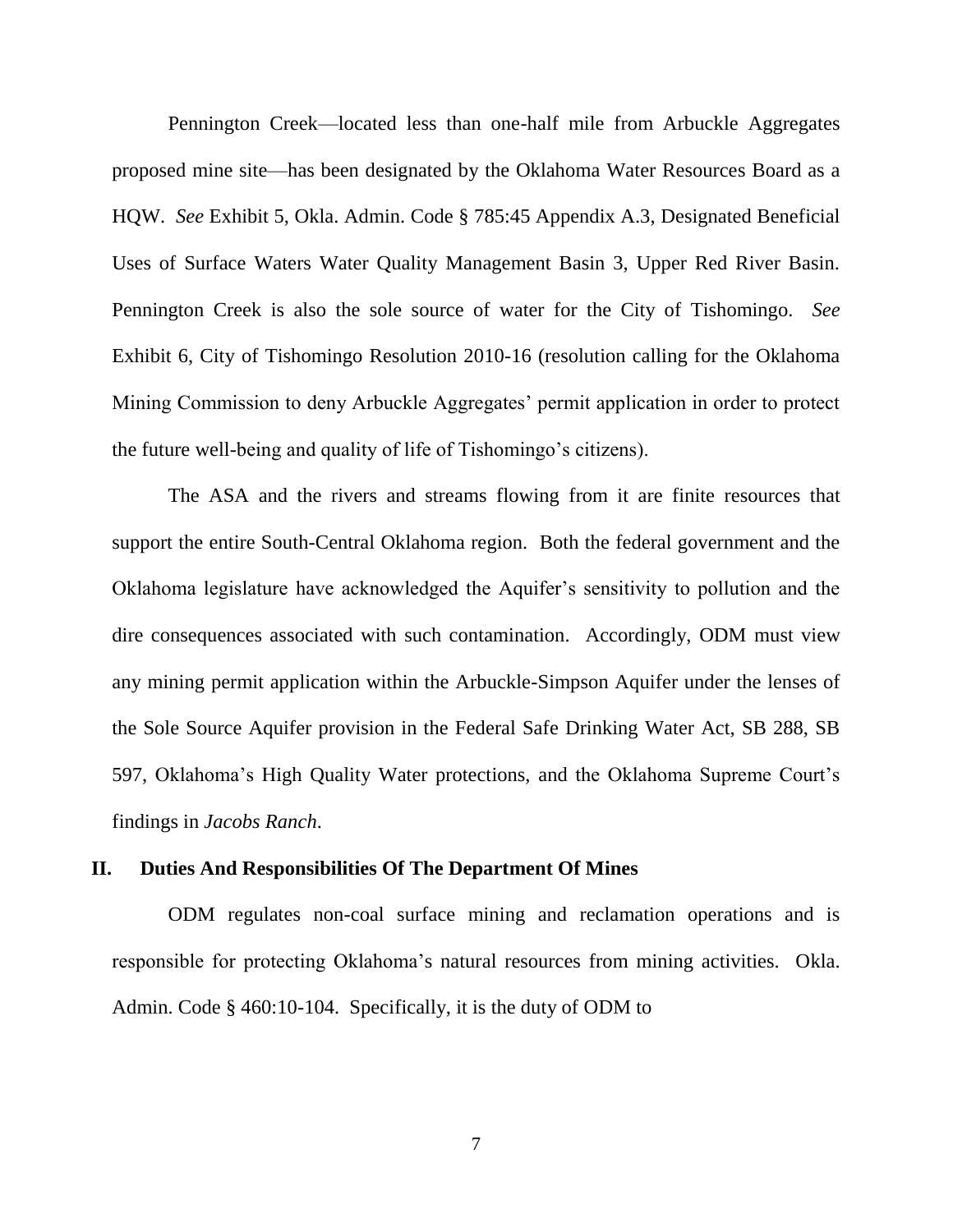provide for the reclamation and conservation of land subjected to surface disturbance by mining and thereby to preserve natural resources, to encourage the productive use of such lands after mining, **to aid in the protection of wildlife and aquatic resources**, to encourage the planting of trees, grasses and other vegetation, to establish recreational, home and industrial sites, **to protect and perpetuate the taxable value of property, to aid in the prevention of erosion, landslides, floods and the pollution of waters and air, to protect the natural beauty and aesthetic values in the affected areas of this state, and to protect and promote the health, safety and general welfare of the people of this state**.

45 O.S. § 722 (emphasis added).

 $\overline{a}$ 

Moreover, ODM is considered a "groundwater protection agency" and a "state

environmental agency" under Oklahoma law. *See* 27A O.S. §§ 1-1-201(5)(f) and 1-1-

201(13)(f). As a state environmental agency, ODM shall:

- 1. **Be responsible for fully implementing and enforcing the laws and rules within its jurisdictional areas of environmental responsibility<sup>7</sup>** ;
- 2. **Utilize and enforce the Oklahoma Water Quality Standards established by the Oklahoma Water Resources Board**;
- 3. Seek to strengthen relationships between state, regional, local and federal environmental planning, development and management programs;
- 4. Specifically facilitate cooperation across jurisdictional lines of authority with other state environmental agencies regarding programs to resolve environmental concerns;
- 5. **Cooperate with** all state environmental agencies**,** other state agencies and **local or federal governmental entities to protect, foster, and promote the general welfare, and the environment and natural resources of this state**;
- 6. Have the authority to engage in environmental and natural resource information dissemination and education activities within their respective areas of environmental jurisdiction; and

<sup>7</sup> ODM's jurisdictional areas of environmental responsibility are (1) Mining regulation; (2) Mining reclamation of active mines; (3) Groundwater protection for activities subject to the jurisdictional areas of environmental responsibility of the Commission; and (4) Development and promulgation of a Water Quality Standards Implementation Plan. *See* 27A O.S. § 1-3-101(G).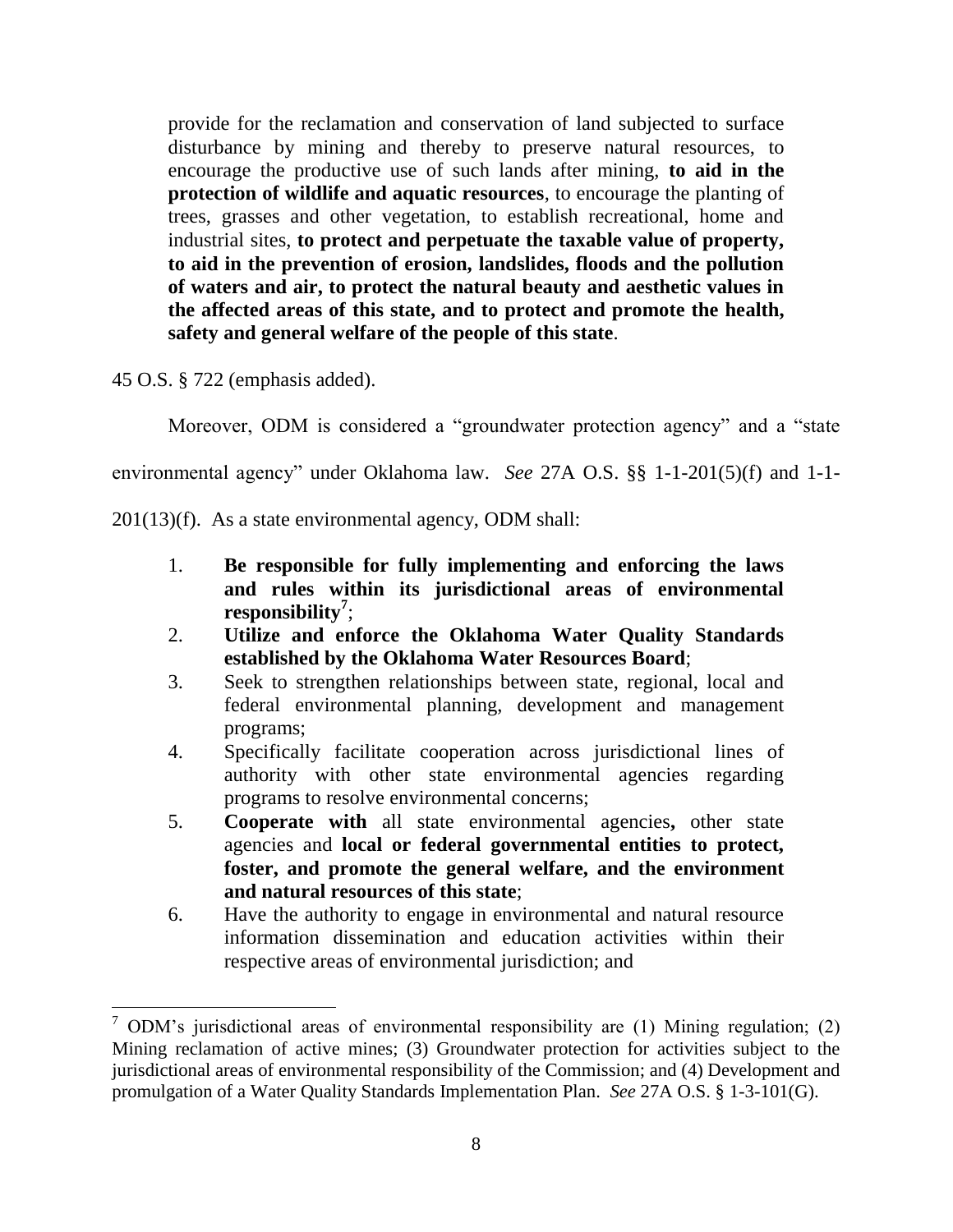7. Participate in every hearing conducted by the Oklahoma Water Resources Board for the consideration, adoption or amendment of the classification of waters of the state and standards of purity and quality thereof, and shall have the opportunity to present written comment to the members of the Oklahoma Water Resources Board at the same time staff recommendations are submitted to those members for Board review and consideration.

27A O.S. § 1-1-202(A) (emphasis added).

In addition, each state environmental agency shall promulgate a Water Quality Standards Implementation Plan for its areas of environmental responsibility. *See* 27A O.S. § 1-1-202(B)(1). Prior to ODM issuing a permit, its Water Quality Standards Implementation Plan (herein "WQSIP") requires the applicant submit approved copies of other state, federal, and local government permits or licenses, including stream water permits and copies of notifications sent to state and federal fish and wildlife agencies. *See* Exhibit 7, ODM's Water Quality Standards Implementation Plan, p. 13.

As discussed herein, ODM's proposed order regarding Arbuckle Aggregates' revised permit application systematically fails to comply with these statutory mandates, replacing legal obligations with "suggestions" and "recommendations." Pursuant to Oklahoma law, ODM is obligated to enforce those duties and obligations entrusted to it by the legislature, rather than proposing optional "recommendations" and "suggestions."

#### **III. Relevant Mining Permit Application Requirements**

All mining permit applications must contain an accurate mining map of a scale that clearly depicts the following:

9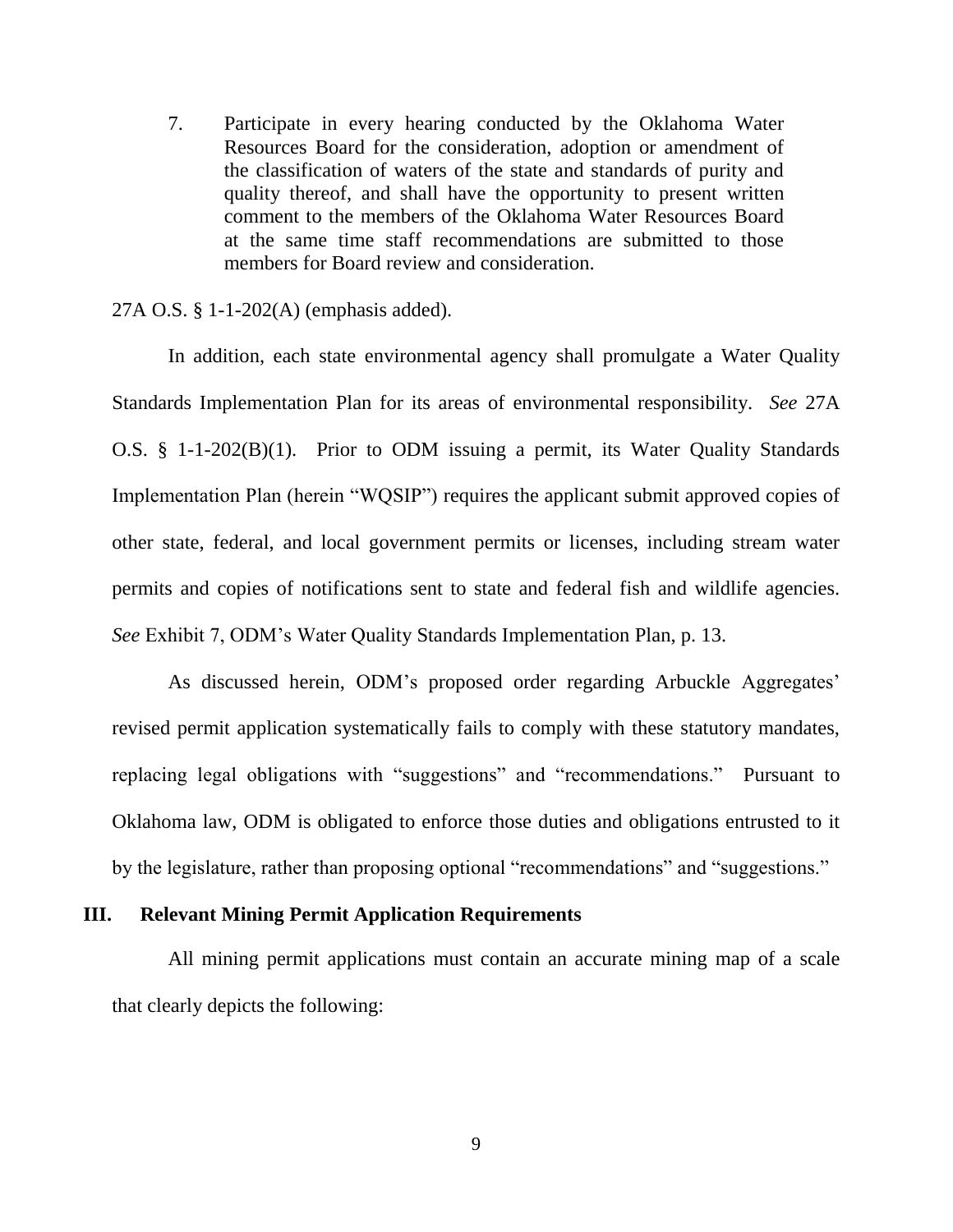(1) Outline of the area to be permitted detailing the affected areas, incremental mining areas, planned future reserves if requested by the applicant, buffer zones, easements, and rights-of-ways, for the number of years the permit is requested.

- (2) Outline of stockpile areas.
- (3) Outline of overburden disposal areas.
- (4) Outline of settling ponds.
- (5) Location of plant sites or processing areas.
- (6) Location of roads both existing and planned on-site.
- (7) Location of planned and existing on-site buildings.
- (8) Location and name of streams or lakes.
- (9) Boundary of the 100 year floodplain, where appropriate.

Okla. Admin. Code § 460:10-9-6.

In addition, proposed mining operations affecting High Quality Waters must

submit the following information:

- (1) A survey outlining the area to be permitted detailing the following:
	- (A) Affected areas;
	- (B) Buffer zones with respect to river bed proximity;
	- (C) Ingress and egress areas;
	- (D) Incremental and normal sequences pattern;
	- (E) Location of plant site, stockpile, and processing areas;
	- (F) Location of roads;
	- (G) Location of river or stream;
- (2) A removal plan to include but not limited to the following:
	- (A) Designation of gravel tonnage to be removed;
	- (B) Description of the depth to which the gravel will be removed.
- (3) A stream water monitoring plan which shall include upstream and downstream monitoring sites (each monitoring point shall be designated on the site maps). Stream water samples shall be collected during the time of mining operation. Parameters for monitoring shall be established to include, but are not limited to, turbidity and sediment particle size distribution. If a monitoring plan is required under the jurisdiction of other environmental permitting agencies, the applicant should submit the approved monitoring plan with the mining application to the Department.

Okla. Admin. Code § 460:10-13-3.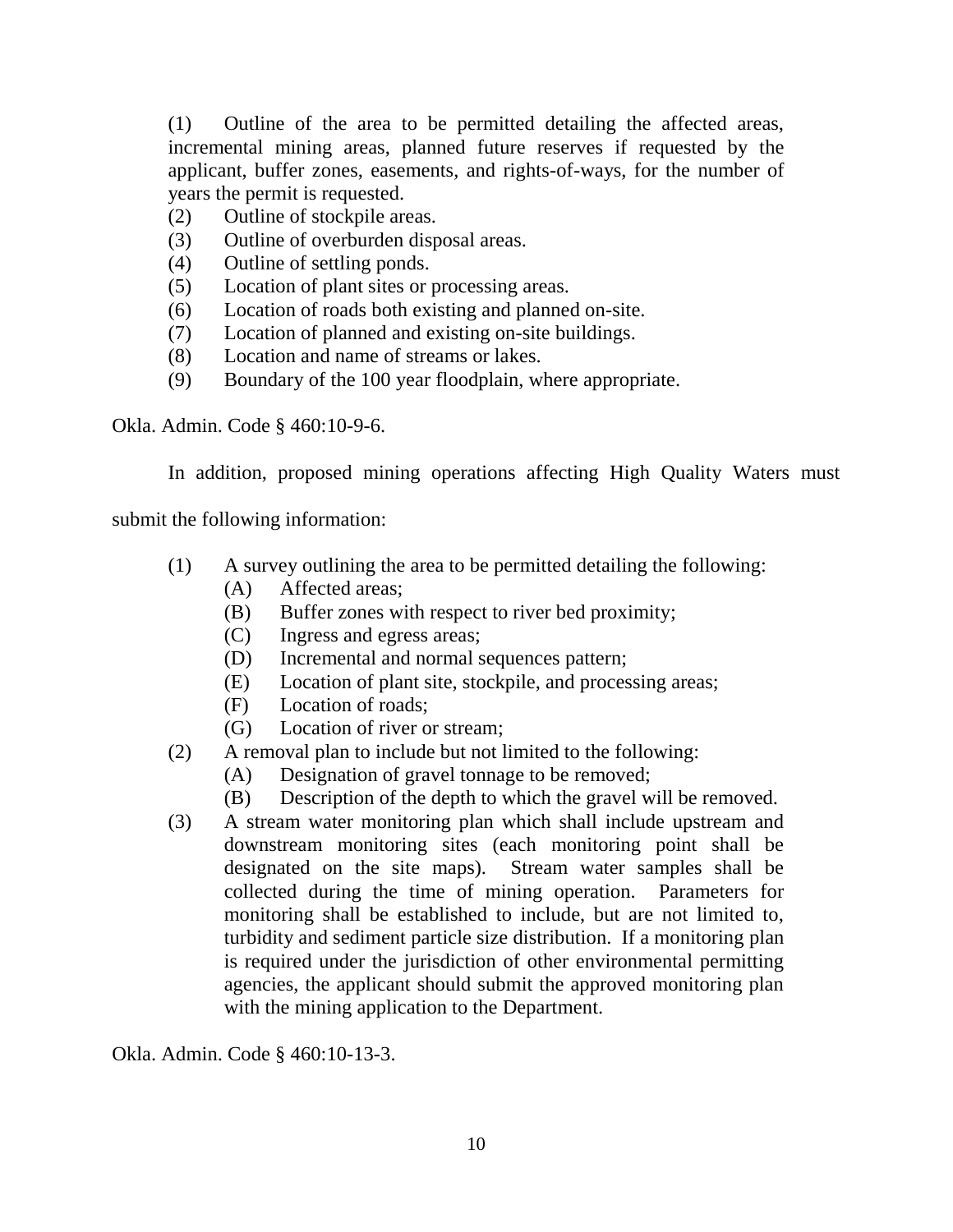A reclamation plan is also required in a mining permit application in order to establish, on a continuing basis, "a vegetative cover, soil stability, and water and safety conditions appropriate to the area." Okla. Admin. Code  $\S$  460:10-15-1. As discussed herein, Arbuckle Aggregates' revised application fails to satisfy any of the above requirements.

## **IV. Criteria For Permit Approval**

ODM cannot approve a permit or revision "unless the application **affirmatively** 

demonstrates" with documented evidence that:

- (1) The permit application is **accurate** and **complete** and **in compliance**  with all requirements of 45 O.S. (1981), Section 721 et seq., and this Chapter.
- (2) The applicant has **demonstrated** that non-coal surface mining and reclamation operations, as required by 45 O.S. (1981), Section 721 et seq., and this Chapter can be feasibly accomplished under the mining and reclamation operations plan contained in the application.
- (3) The applicant or the operator, if other than the applicant, does not control and has not controlled mining operations with a demonstrated pattern of willful violations of this Chapter of such nature, durations, and with such resulting irreparable damage to the environment as to indicate an intent not to comply with the provisions of this Chapter.
- (4) The applicant will submit the performance bond or other equivalent guarantee required under these regulations, prior to the issuance of the permit.

Okla. Admin. Code § 460:10-17-10 (emphasis added).

While the responsibility of providing ODM with all the information required falls on the applicant, *see* Okla. Admin. Code § 460:10-11-3, ODM must nonetheless "ensure" that all non-coal surface mining and reclamation operations are conducted only under permits issued in accordance with the requirements of the State regulatory program. . . ...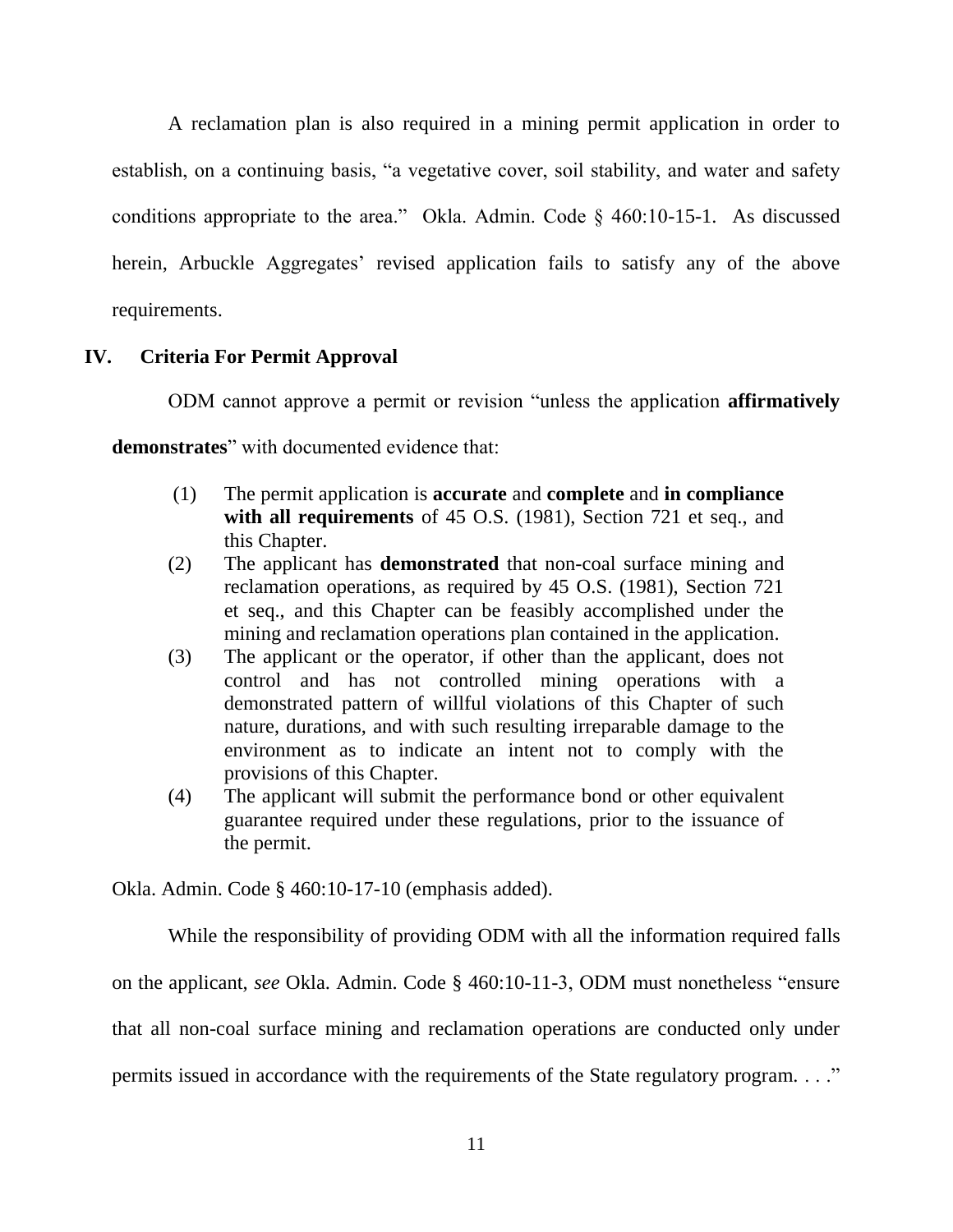Okla. Admin. Code § 460:10-9-2. Thus, ODM has an independent obligation to verify the substantive content of Arbuckle Aggregates' revised application.

ODM must base its permit approval or denial actions on "(1) Complete applications for permits and revisions or renewals and transfers or sales thereof; and (2) Public participation; and (3) Process and review of application as required by this Subchapter." Okla. Admin. Code § 460:10-17-11(a). As set forth herein, Arbuckle Aggregates' revised mining permit application fails each of these three conjunctive requirements.

### **V. ODM's Conditions On Arbuckle Aggregates' Permit Are Fraught With Inconsistencies and Optional Language**

## **A. Arbuckle Aggregates' Monitoring Program Contains Terms Contrary to and Inconsistent with ODM's Permit Conditions**

ODM's departmental decision to conditionally issue Arbuckle Aggregates' revised permit application adopts Arbuckle Aggregates' Outline of Proposed Monitoring Program (herein "Monitoring Program") "as submitted." Findings, p. 21. Adopting the Monitoring Program "as submitted," however, raises substantial inconsistencies between the Conditions and the Program. More importantly, Arbuckle Aggregates' Monitoring Program contains numerous factual inaccuracies. Fully implementing the Monitoring Program "as submitted" is doubtful, at best.

For instance, the Monitoring Program "is conceptual in development" and Arbuckle Aggregates qualifies its compliance with the Monitoring Program's conceptual terms upon "Arbuckle's receipt of its mining permit and further defined in Section II." Monitoring Program, p. 1. Section II contains Arbuckle Aggregates' "General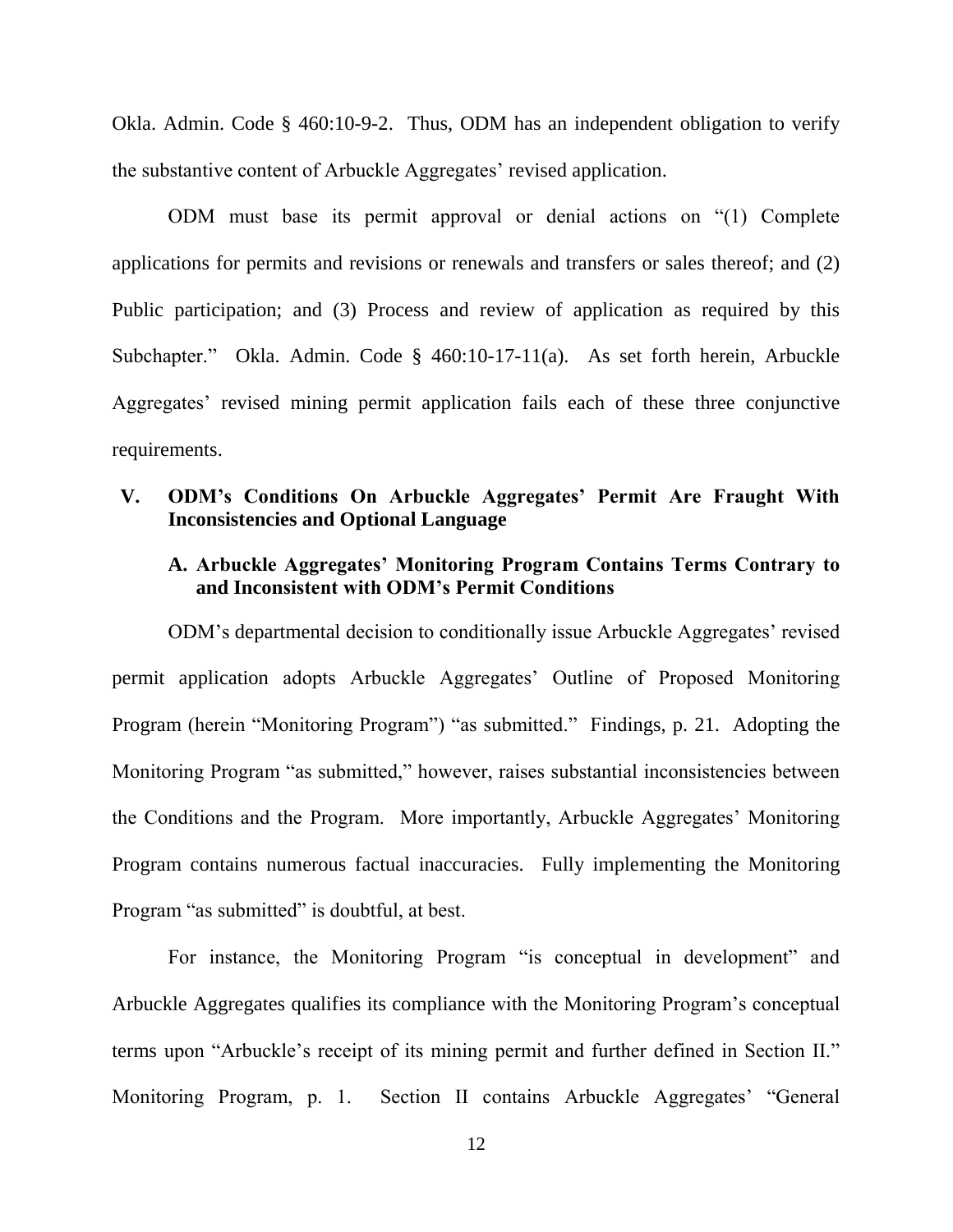Conditions of Monitoring Program," which carve out additional conditions and exceptions to the applicability of the Monitoring Program. *See* Monitoring Program, ps. 2-3, Section II.

Section II.A. of the Monitoring Plan states in part that the "General Conditions are limited to the time when Arbuckle is actively mining the Site. The Monitoring Program [is] subject to obtaining legal access from landowners to drill and/or monitor, and the geographical and scientific feasibility of monitoring groundwater wells." Such statements are directly adverse to ODM's Condition that "a minimum of 12 months of **baseline data** from **all the proposed water monitoring locations** . . .be obtained and submitted to ODM **prior to the commencement of mining** . . . .<sup>"</sup> Findings, p. 21 (emphasis added).

Below are additional portions of the General Conditions demonstrating Arbuckle Aggregates' unwillingness to operate responsibly:

- ―monitoring locations and the parameters collected **may be modified by**  Arbuckle." Monitoring Program, ps. 2-3 (emphasis added);
- ―**Arbuckle does not agree to be bound by any stricter requirements than is set**  forth by law regulating pit water." Monitoring Program, p. 3 (emphasis added);
- ―Arbuckle will develop Best Management Practices (BMPs) to protect the water quality and will be **adapted and implemented as necessary at the discretion of Arbuckle** or to comply with state or federal law or permits." Monitoring Program, p. 3 (emphasis added); and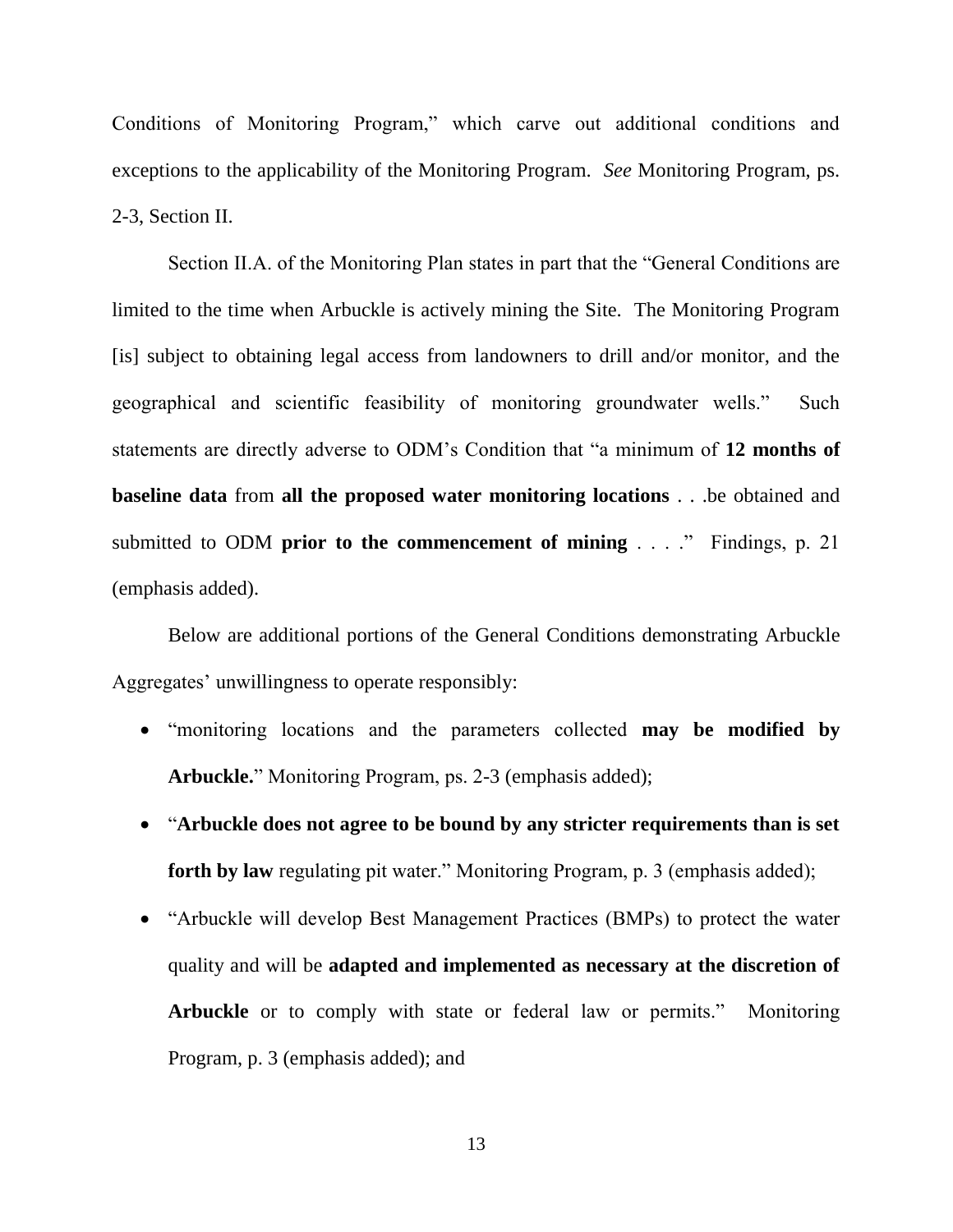―Arbuckle will develop BMPs to conserve water **when beneficial and prudent at the discretion of Arbuckle**." Monitoring Program, p. 3 (emphasis added).

These General Conditions make clear that Arbuckle Aggregates wants nothing other than to make money—regardless of the cost to our environment. Arbuckle Aggregates' halfhearted "Monitoring Program" is simply a ploy to placate ODM so that it may begin destroying—or rather, profiting from—the unique Arbuckle-Simpson Aquifer area.

Moreover, a number of representations made by Arbuckle Aggregates in its Monitoring Program are factually incorrect. For example, Meridian is under no obligation to fund the monitoring of the Williams 86822 Well. *See* Monitoring Program, p. 5 ("Pursuant to the Meridian Agreement, the Williams 86822 [Well] is to be monitored by the OWRB and the cost associated with the monitoring is to be paid by Meridian"). Nor is Meridian required to pay for the entire cost of monitoring the Pennington Creek gage. *See* Monitoring Program, p. 7 ("Pursuant to the Meridian Agreement, Exhibit A Section 1.C, the Pennington Creek Gage is to be monitored by the OWRB and the cost associated with the monitoring is to be paid by Meridian."). Additionally, Arbuckle Aggregates incorrectly asserts that Carol Sutton owns the property upon which the Williams 86822 Well is located. In truth, the Ida Sutton Williams Trust, who is represented by Laurie Williams, owns the property. *See* Exhibit 8, OWRB Well Plugging Report.

Other representations made by Arbuckle Aggregates in its Monitoring Program omit material facts. For example, Arbuckle Aggregates states Meridian is contractually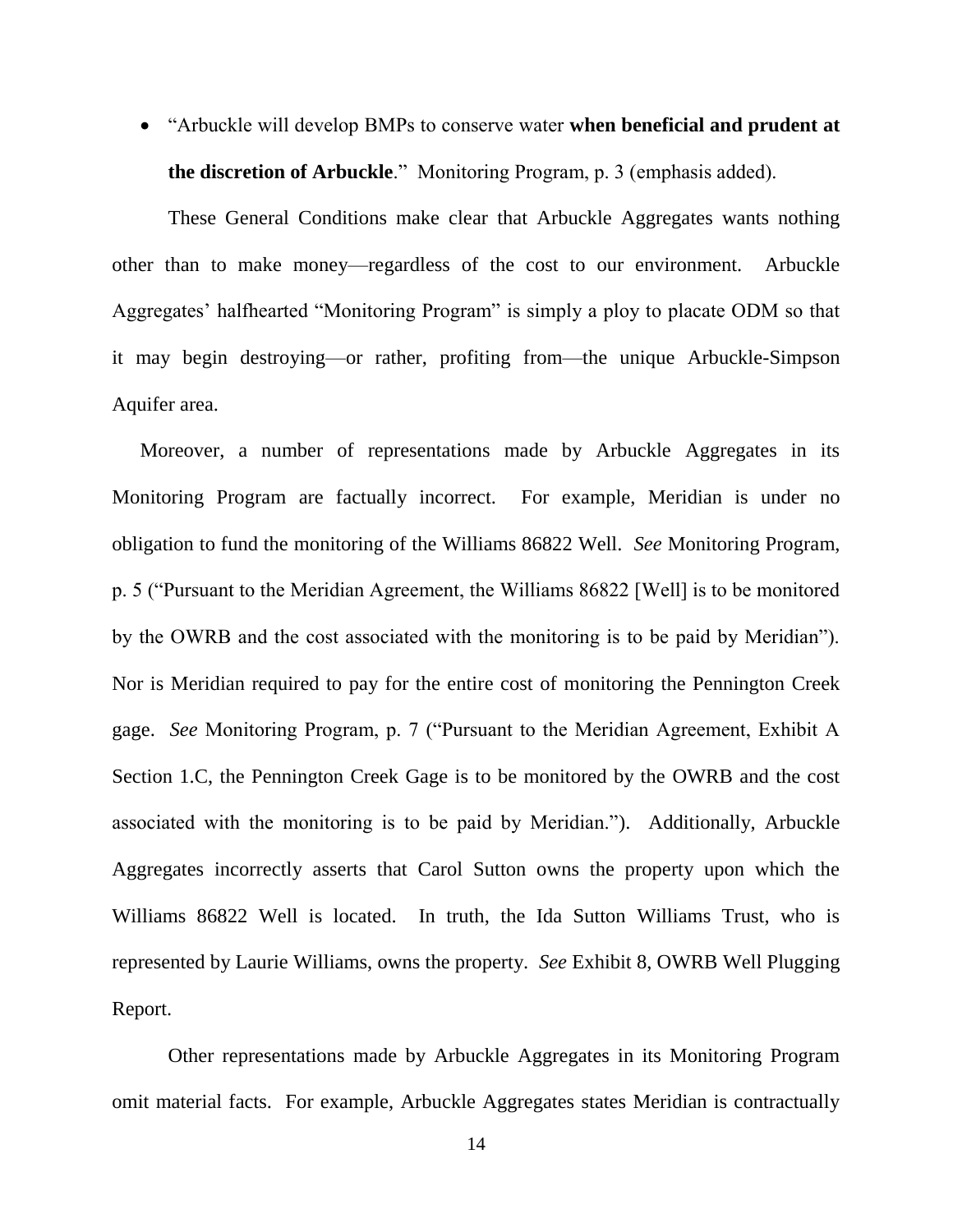obligated to monitor Gay Well and that all monitoring of the Gay Well ceased in December 2010. *See* Monitoring Program, p. 4, Section III.A.2.a. These statements are correct. However, it failed to mention that monitoring of the Gay Well ceased after *Arbuckle Aggregates* imposed restrictions on Meridian's access to the site making its assertion that it "has been working with OWRB to encourage Meridian's compliance with the Meridian Agreement" insincere. Arbuckle Aggregates cannot impose conditions upon Meridian's access to the site while, at the same time, professing to work with the OWRB to fix the problem. $8<sup>8</sup>$ 

Still other representations made by Arbuckle Aggregates in its Monitoring Program are patently false. For instance, Arbuckle Aggregates states Meridian has neither monitored nor reported information on the Williams 86822 Well as required in the Meridian Agreement. *See* Monitoring Program, p. 5, Section III.A.2.b. Nonetheless, Arbuckle Aggregates states it "is committed to **continue to work** with the OWRB on the reporting and monitoring of the Williams 86822 [Well]." *See* Monitoring Program, p. 5, Section III.A.2.b. However, in 2009 the Williams 86822 Well was removed from the Meridian Agreement and replaced with OWRB Well 92477. All the parties to the Meridian Agreement—**including the OWRB**—agreed to this substitution. Thus, Arbuckle Aggregates' statement that it will "continue to work with the OWRB" is untruthful and contrived.

<sup>&</sup>lt;sup>8</sup> Such behavior makes Arbuckle Aggregates' statements about being a "good neighbor" hollow. Moreover, it illustrates Arbuckle Aggregates' disregard for the long-term sustainability of the ASA—despite their assertions to the contrary. Particularly in this context, actions speak louder than words.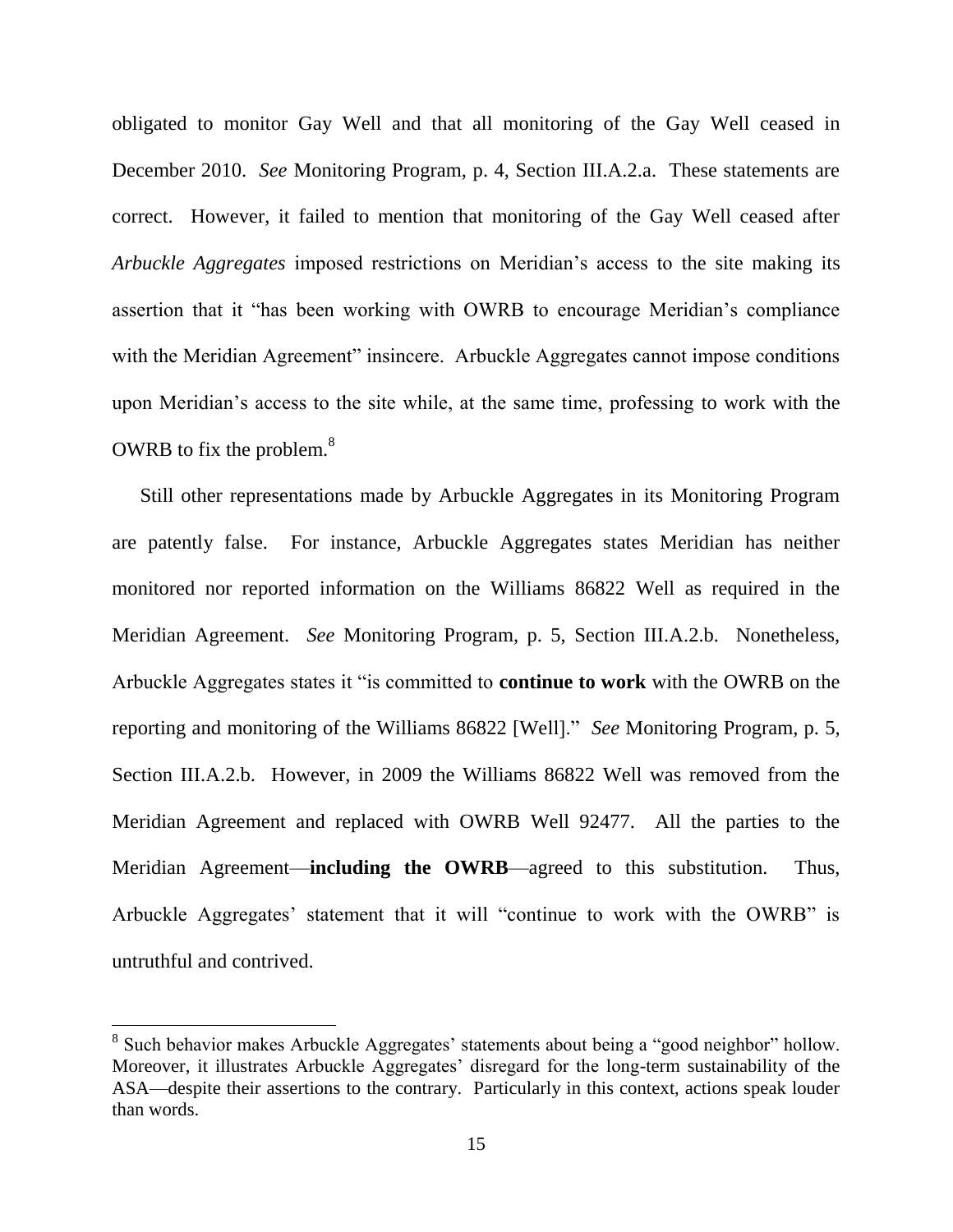Arbuckle Aggregates will only assume monitoring for Gay Well, Williams 86822 Well, and Williams 92479 Well "[f]ollowing the completion and satisfaction of Meridian's obligations . . . ." Monitoring Program, p. 5, Section III.A.2.a; p. 6, Section III.A.2.c. Moreover, Arbuckle Aggregates **never** agreed to assume payment for the Mill Creek Gage or the Pennington Creek Gage. *See* Monitoring Program, p. 7, Section III.C.1 and III.C.2. It is obvious from reading Arbuckle Aggregates' "Monitoring Program" that it is amenable to monitoring—so long as it does not cut into its profit margin.

Additionally, for the Williams Wells, Arbuckle Aggregates states if it cannot obtain an easement from the landowner, it will pay the OWRB to monitor the wells "at an average annual cost not to exceed \$1,600.00" per well. *See* Monitoring Program, p. 5, Section III.A.2.b and III.A.2.c. Monitoring costs far more than \$1,600.00 per well—a fact Arbuckle Aggregates intimately understands<sup>9</sup>.

Arbuckle Aggregates has yet to approach the landowner of the Williams Wells. As stated by Laurie Williams at the initial Informal Conference,

I am a neighbor to this facility. My family has had an 8,000-acre ranch in the same location since the nineteen – early 1900s. Mr. Dawson nor Mr. Rich nor Mr. Vilhauer have ever come to speak with me. They know I'm there. I've seen Mr. Dawson in hearings throughout the Martin Marietta mine and the water issues related to that. I will object immediately to an indication by Mr. Dawson that [Arbuckle Aggregates] is a good neighbor. A good neighbor would come to talk with us.

<sup>9</sup> Pete Dawson, Arbuckle Aggregates' President, formerly operated Meridian Aggregates Company, which is a mining operation directly north of Arbuckle Aggregates' proposed location. While at Meridian, Dawson entered into an agreement with various state and federal agencies relating to water monitoring and management. However, numerous arguments between the parties have resulted from Meridian's price cap on monitoring.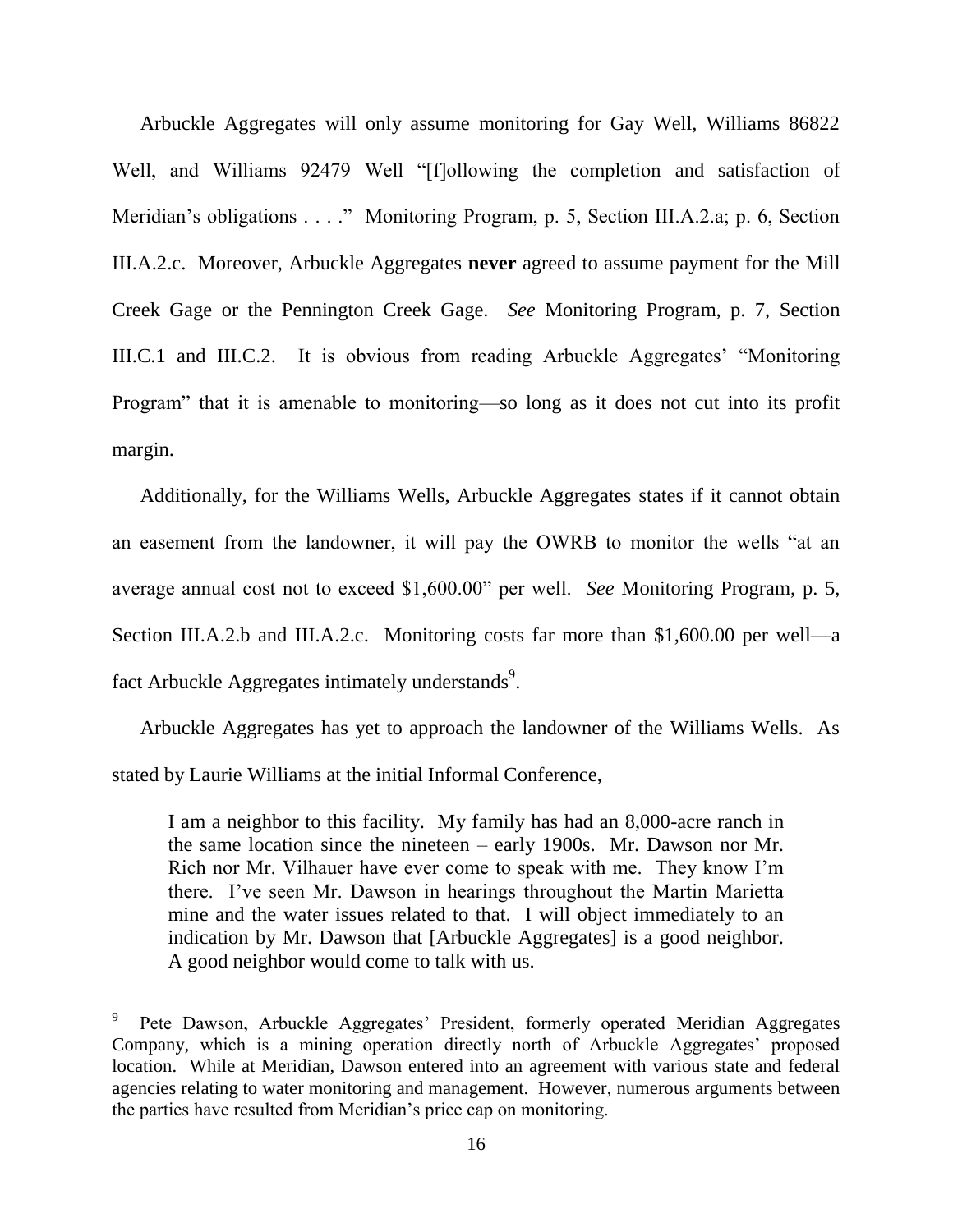Initial Informal Conference Tr. 26 at. 9-18.

Because of these fatal inconsistencies, ODM erred when adopting Arbuckle Aggregates' Monitoring Program "as submitted."

## **B. ODM's Permit Conditions are Optional and Carry Little Regulatory Enforceability**

In its Recommendations, which were incorporated as Permit Conditions, ODM "encourages" local stakeholders to work together to develop a general water monitoring plan. *See* Findings, p. 21. As stated by CPASA in its Supplemental Brief in Opposition to Arbuckle Aggregates' Mining Permit Application and at the supplemental informal conference, CPASA attempted to do just that. *See* CPASA's Supplemental Brief in Opposition to Arbuckle Aggregates' Mining Permit, ps. 3-4; *see also* Exhibit 9, Supplemental Informal Conference Tr. 48-49 at 23-13. However, Arbuckle Aggregates was unwilling to engage in any meaningful discussion and refused to accept terms similar to the agreement CPASA reached with Hanson Aggregates. Moreover, the burden should not be on Oklahoma's citizens to ensure Arbuckle Aggregates does not decrease spring and stream flow from the ASA. Rather, ODM is responsible for mandating Arbuckle Aggregates' compliance with state laws and regulations.

ODM also "recommended" that a minimum of 12 months of baseline monitoring data be collected before mining commenced. *See* Findings, p. 21. This suggestion has no enforceability, however, and does nothing to protect the ASA from pollution, contamination, or degradation. As such, ODM's "optional conditions" violate its

17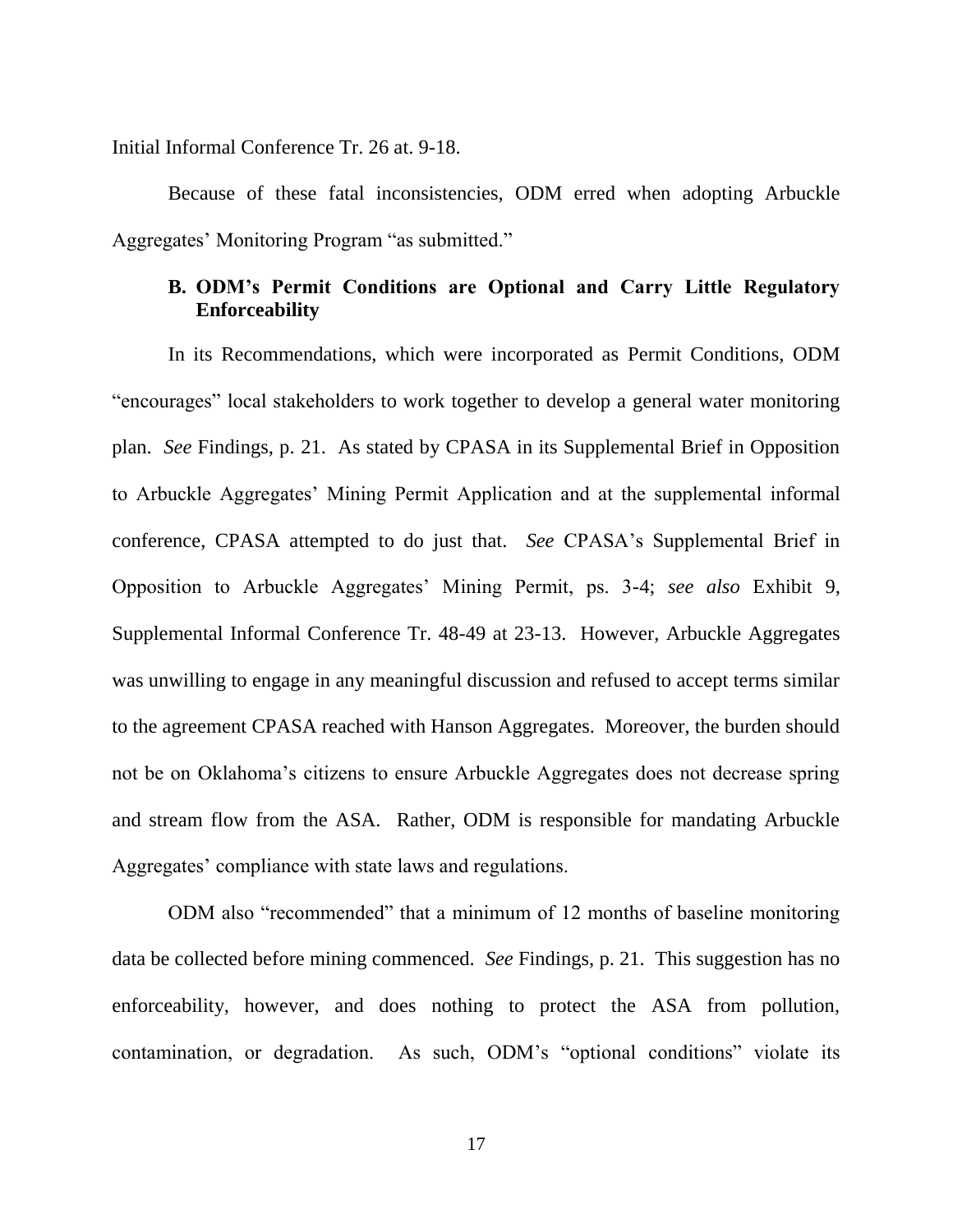statutorily mandated duties and obligations to the people of this state and to the state's natural resources.

## **VI. Arbuckle Aggregates' Revised Permit Application Does Not Satisfy ODM's "Minimum General Criteria" for Permit Applications**

Arbuckle Aggregates' revised permit application does not satisfy even the "minimum general criteria" for permits and permit applications. Okla. Admin. Code § 460:10-9-1. The burden of providing all the information required by ODM regulations rests solely on Arbuckle Aggregates. Okla. Admin. Code § 460:10-11-3. ODM erred by conditionally granting Arbuckle Aggregates' permit application because Arbuckle Aggregates wholly failed to comply with the minimum general criteria set forth in ODM's regulations.

## **C. Arbuckle Aggregates' Revised Mining Permit Application Does Not Include a Site-Specific Water Management and Conservation Plan as Mandated by S.B. 597, and the Proposed Order Does Not Require One**

SB 597, codified at 82 O.S. § 1020.2, regulates the taking, using and disposal of water from a producing mine pit over a sensitive sole source groundwater basin or subbasin.<sup>10</sup> In order for an existing mine to use pit water and have such use considered as a permitted beneficial use, it must be done pursuant to a site-specific water management and conservation plan prepared in consultation with the Oklahoma Water Resources Board. *See* 82 O.S. § 1020.2(C). As defined by SB 597, existing mines are those mines:

<sup>&</sup>lt;sup>10</sup> SB 597 encompasses *all* water that is taken, used, and disposed of from a producing mine pit over a sensitive sole source groundwater basin, not just consumptively used water. However, as stated by Arbuckle Aggregates' legal counsel, Arbuckle Aggregates "is committed to the development of water source accounting program that will meter the *consumptively used pit*  water." Despite Arbuckle Aggregates' "commitment," Oklahoma law nonetheless requires it to implement a site-specific water management and conservation plan that meters all water taken, used, or disposed from a producing mine pit.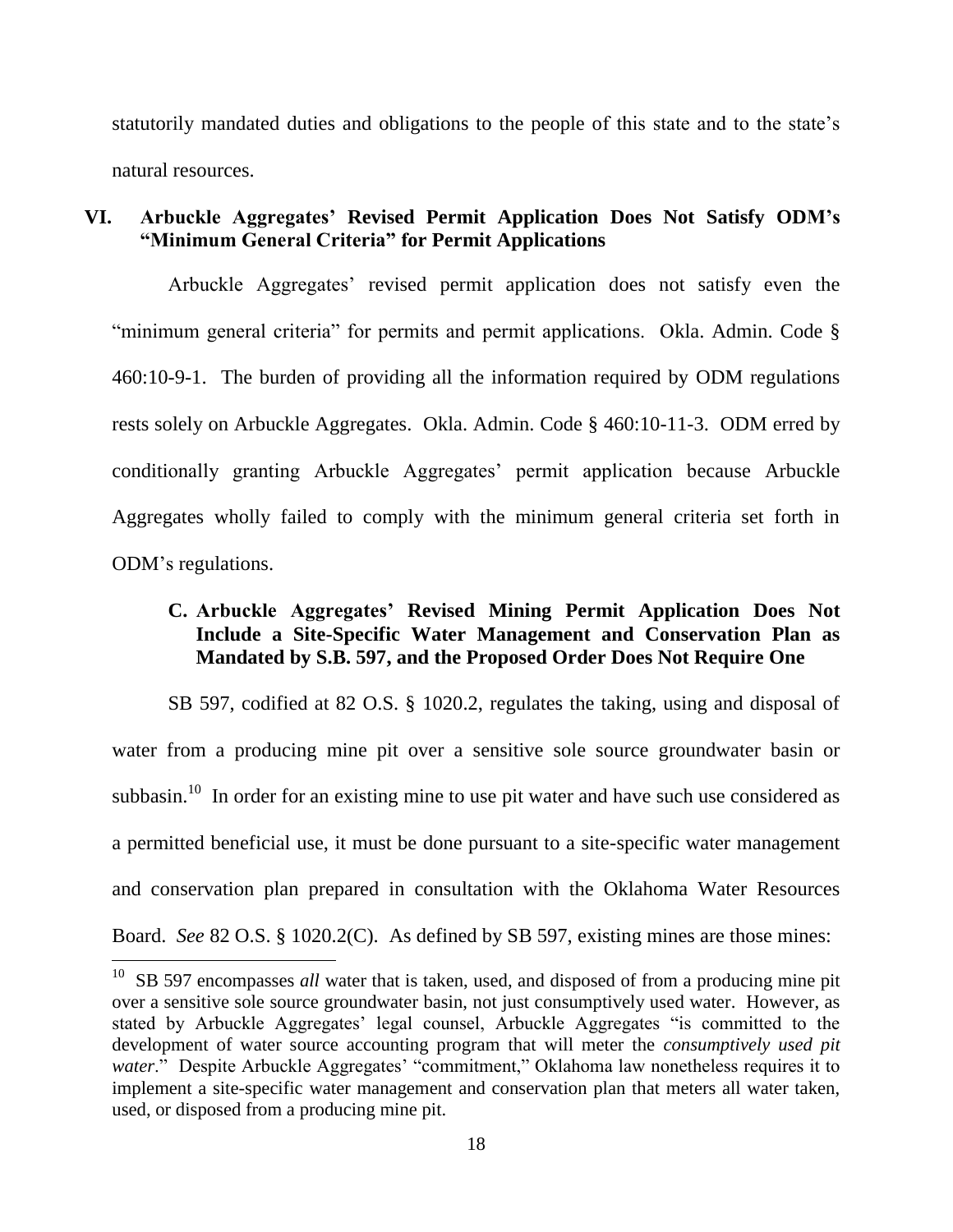(1) That overlie a sensitive sole source groundwater basin or subbasin and have been permitted by the Oklahoma Department of Mines as of August 1, 2011;

(2) That overlie a sensitive sole source groundwater basin or subbasin for which an initial application for a permit shall have been filed with the Oklahoma Department of Mines as of August 1, 2011; or

(3) That overlie a sensitive sole source groundwater basin or subbasin and for which a permit revision is approved by the Oklahoma Department of Mines.

82 O.S. § 1020.2(C).

Arbuckle Aggregates' initial permit application was filed with ODM on May 7, 2010 and was revised on January 14, 2011. Thus, Arbuckle Aggregates is considered an existing mine for purposes of SB 597 and must have a site-specific water management and conservation plan in order to use pit water in its operations. However, no sitespecific water management and conservation plan is included in Arbuckle Aggregates' revised permit application –let alone a site-specific water management and conservation plan prepared in consultation with the OWRB. Nor do the Findings of the Conference Officer (herein the "Findings") require, or even contemplate, a site-specific water management and conservation plan.

The Findings partially address SB 597 and its effect on Arbuckle Aggregates. *See* Findings, ps. 14-15. However, the Findings wholly omit the requirement of a sitespecific water management and conservation plan. Despite the Findings' silence on the matter, Oklahoma law requires Arbuckle Aggregates to prepare a site-specific water management and conservation plan in consultation with the Oklahoma Water Resources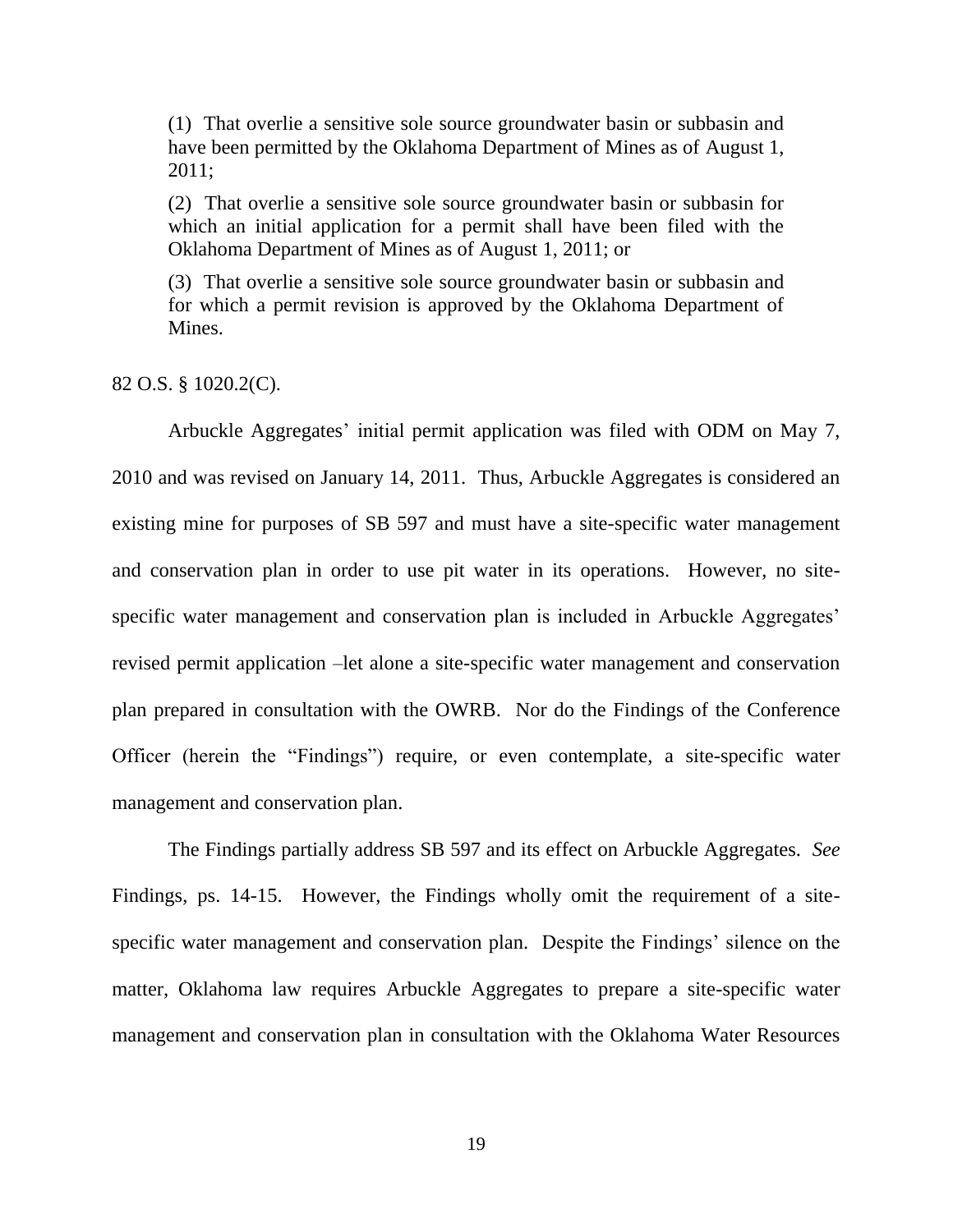Board. Because no such plan is included in the application, Arbuckle Aggregates' revised mining permit application no. 2361 is incomplete as a matter of law.

## **D. Arbuckle Aggregates' Revised Permit Application Fails to Comply with ODM's Mining Requirements Regarding High Quality Waters**

Arbuckle Aggregates' revised application fails to include the information required under ODM regulations when the proposed mine may affect High Quality Waters (herein ―HQW‖). Proposed mining operations within HQW areas must submit, *inter alia*, additional surveys, a removal plan, and a stream water monitoring plan. *See* Section II., *infra*; *see also* Okla. Admin. Code § 460:10-13-3. Arbuckle Aggregates' revised application fails to include *any* of these requirements and therefore ODM erred when conditionally granting its revised permit application.

## *1. ODM Erred When Assuming Groundwater Flows and Surface Watershed Flows Coincide*

Although concerns about Arbuckle Aggregates' impact on Pennington Creek were raised by a number of protestants, including CPASA, ODM rebuffed such concerns by stating throughout its Findings that the proposed mine site is "located in the Mill Creek Watershed" rather than the Pennington Creek Watershed. *See* Findings, p. 12, VIII.A.; p. 13, VIII.A.1.; p. 13, VIII.A.2.; and p. 16, VIII.A.4. Such conclusion runs afoul of basic hydrology.

The Findings *assume* groundwater flow mirrors the flow of surface water. However, surface water and groundwater watersheds commonly do *not* coincide. *See* Exhibit 10, Thomas C. Winter, Donald O. Rosenberry, and James W. LaBaugh. 2003. Where Does the Ground Water in Small Watersheds Come From? *Ground Water—*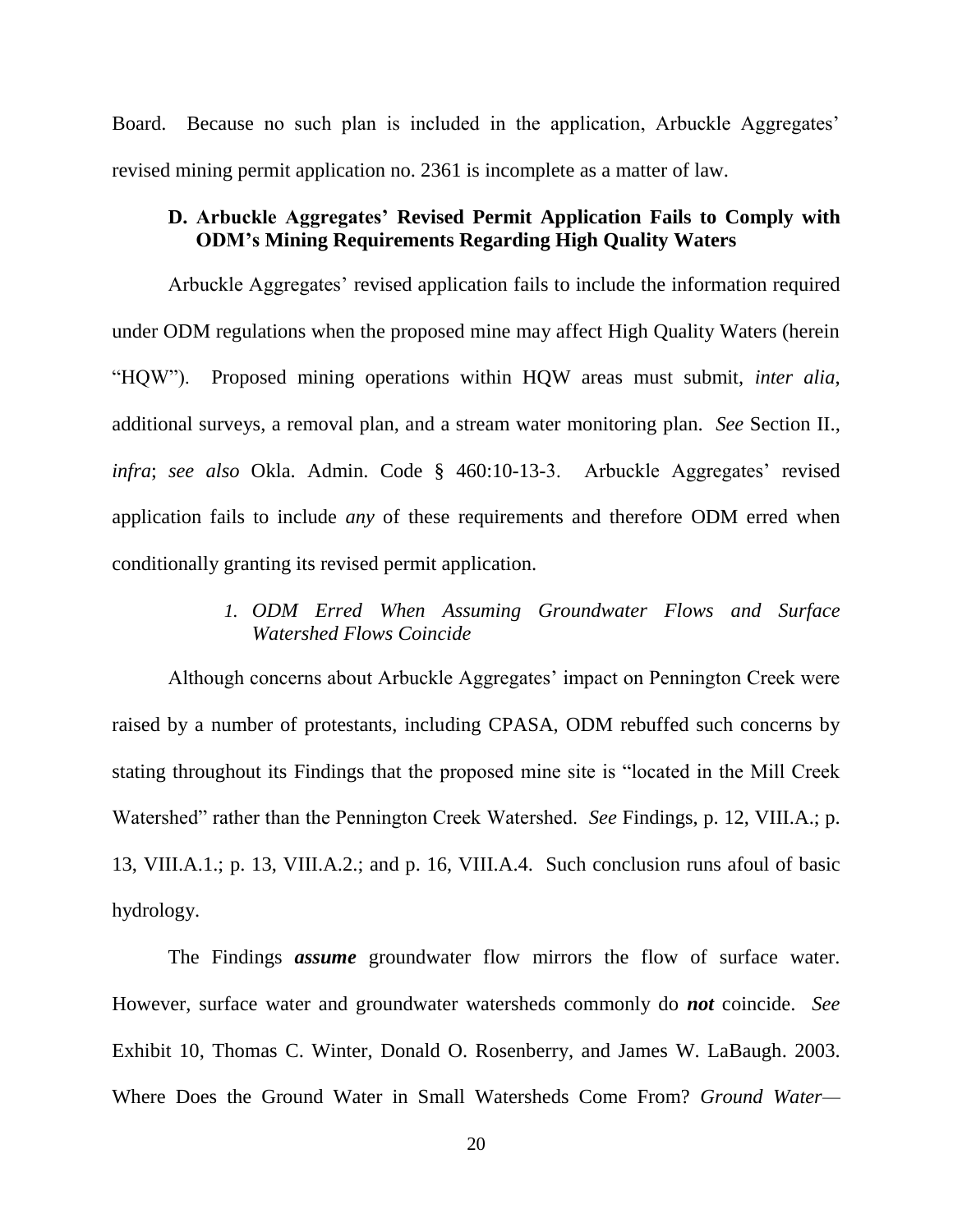*Watersheds Issue* 41, No. 7: 989-1000. Indeed, the fact that groundwater flow often does not follow surface water flow "is well known, and has been documented for a wide range of scales.‖ *Id*. at 991. Potentiometric maps prepared during the OWRB's multi-million dollar hydrologic study clearly establish the Aquifer's continuity and show groundwater flows are not consistent with surface water flows. Thus, Arbuckle Aggregates need not mine in the Pennington Creek Watershed to irreparably alter and diminish Pennington Creek's flow.

Despite this well-known fact, Arbuckle Aggregates' environmental consultant, Geoff Canty, stated at the initial Informal Conference that Arbuckle Aggregates "[is] not in the Pennington Creek watershed," but is "as close as you can get." *See* Exhibit 11, Initial Informal Conference Tr. 96 at 19-21. Despite Canty's vague and scientifically unsupported statements, Arbuckle Aggregates—who, as the applicant bears the burden failed to affirmatively demonstrate its proposed mining operation would not affect the high quality waters of Pennington Creek.

Conversely, CPASA offered to present expert testimony that Arbuckle Aggregates' proposed mine site is within Pennington Creek's *sub*surface watershed. *See* Exhibit  $12<sup>11</sup>$ , CPASA's Brief In Opposition Of Arbuckle Aggregates' Permit Application, p. 7; *See also* Informal Conference Exhibit No. 43, Supplemental letter from Bruce Noble, Superintendent of the NPS Chickasaw National Recreation Area, p. 1 ("In the

<sup>&</sup>lt;sup>11</sup> CPASA submitted its Brief In Opposition Of Arbuckle Aggregates' Permit Application on January 14, 2011. However, it is not listed on the Exhibit List. Nor does it appear that ODM took its contents into consideration when deciding to conditionally issue Arbuckle Aggregates' revised permit application.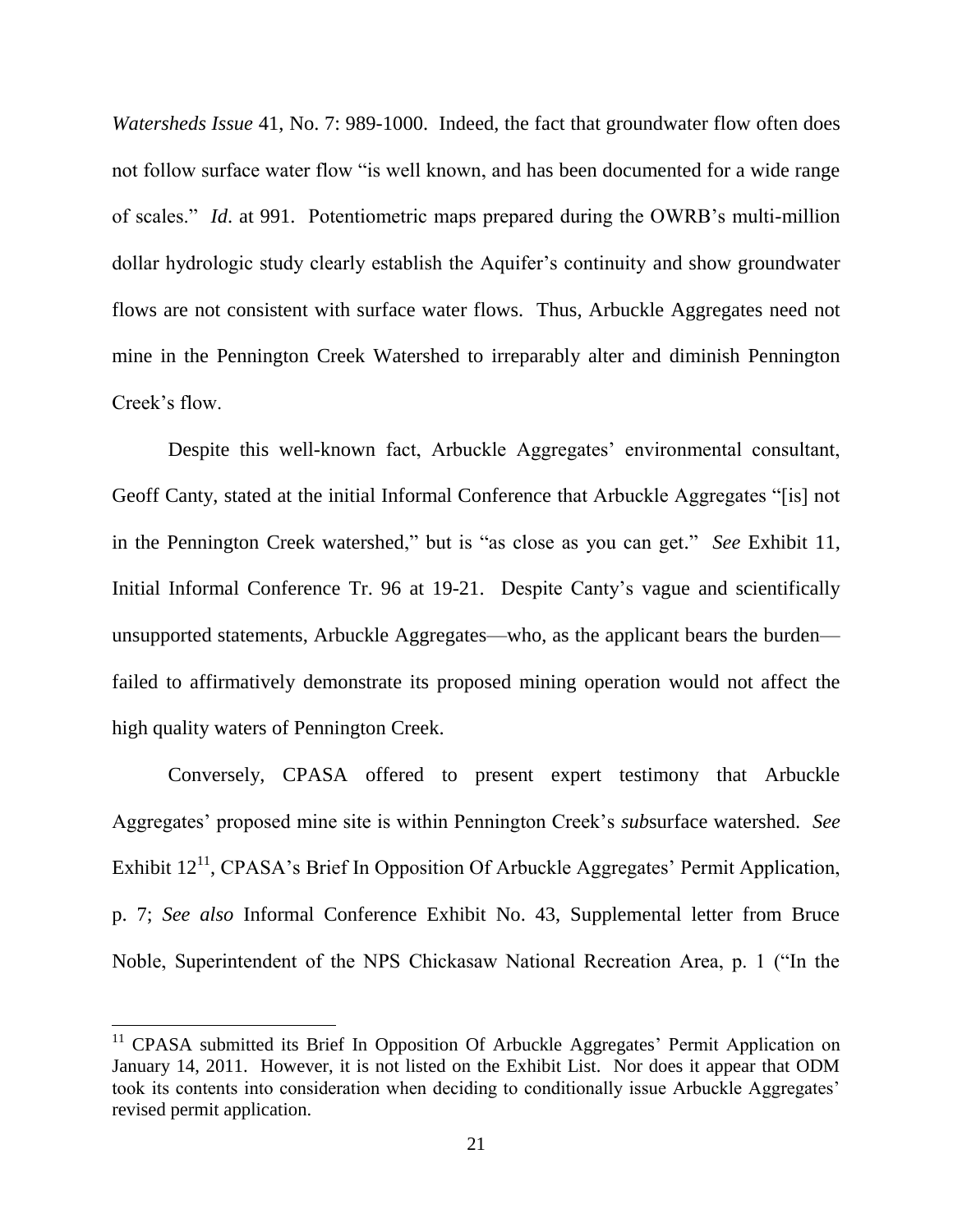Arbuckle Simpson aquifer, the aquifer is continuous beneath the Pennington Creek and adjacent Mill Creek watersheds. There is no groundwater basin boundary or geologic structure in this area that will prevent the effects of pumping or dewatering from crossing the Mill Creek and Pennington Creek watershed boundary. . .The cone of depression created by groundwater pumping and dewatering will not stop at the watershed boundary.").

Because Arbuckle Aggregates' proposed operation would substantially and negatively affect the high quality waters of Pennington Creek it must adhere to ODM's regulations regarding mining in High Quality Waters. Instead of complying with ODM's regulations, however, Arbuckle Aggregates chose to ignore prevalent hydrologic data. Such intentional blindness to the issue does not excuse the absence of required information pertaining to High Quality Waters in Arbuckle Aggregates' revised permit application. Because Arbuckle Aggregates' revised permit application is incomplete, ODM erred in conditionally granting its permit.

As a state environmental agency, ODM has a responsibility to ensure Arbuckle Aggregates' proposed mine operation will not impact Pennington Creek. The Findings state Arbuckle Aggregates "will not be directly mining in the Pennington Creek Watershed and OWRB has not required [it] to make such a demonstration." Findings, p. 16, VIII.A.4. However, this is an administrative proceeding before the Oklahoma Department of Mines—not the Oklahoma Water Resources Board. It comes as no surprise that the OWRB has not "required" such a demonstration. Moreover, ODM's WQSIP states that "[a]reas outside established ODM jurisdictional areas or expertise will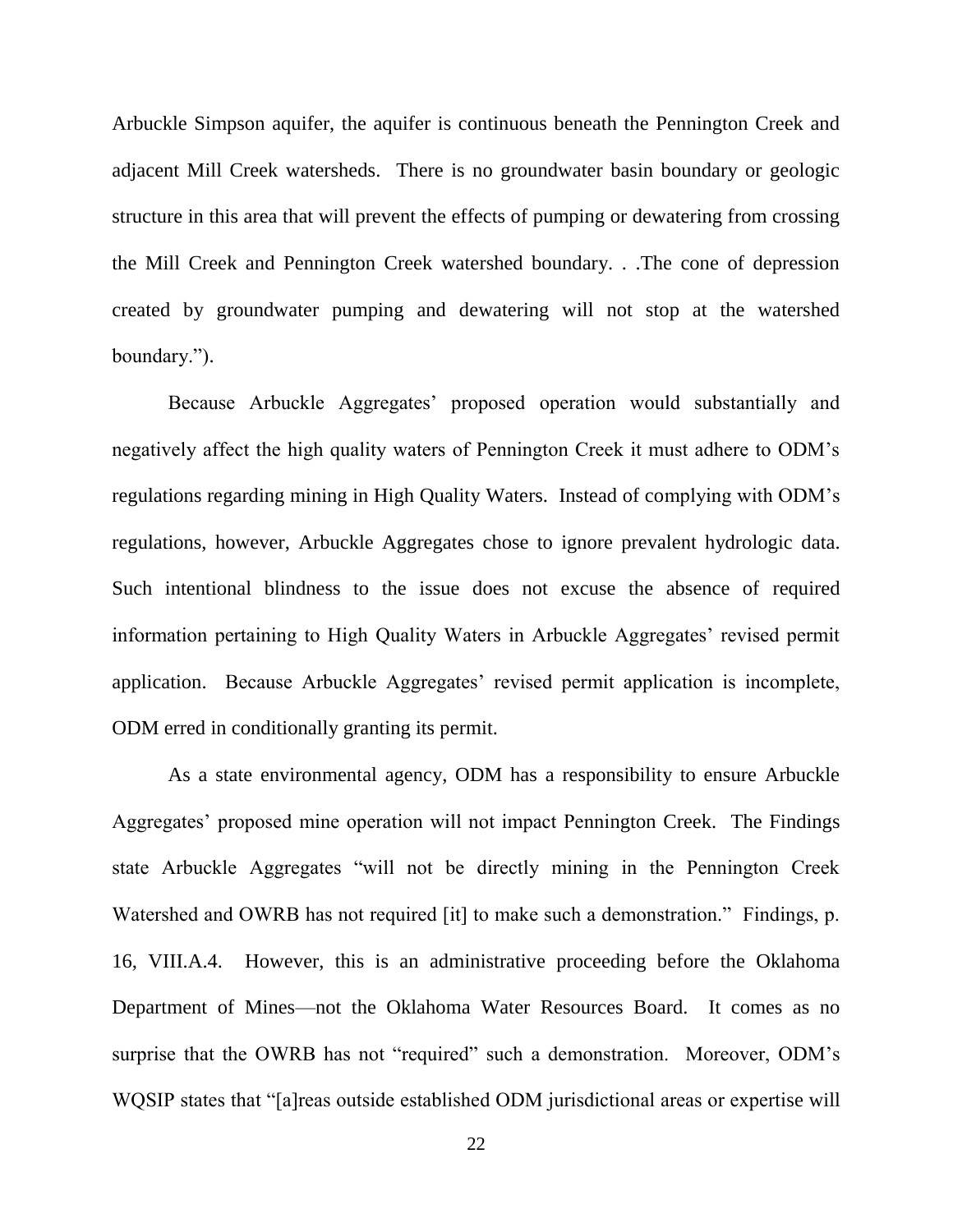be forwarded to the appropriate agency(s) for review assistance or information.<sup>"</sup> See Exhibit 7, p. 14. Thus, ODM was obligated to seek the OWRB's expertise on the issue.

Furthermore, ODM is a *state environmental agency—*making such a determination is squarely a matter under its jurisdictional area of environmental responsibility. Indeed, one of ODM's jurisdictional areas of environmental responsibility is "[g]roundwater protection for activities subject to the jurisdictional areas of environmental responsibility of the Commission." *See* Exhibit 7, p. 8. ODM is statutorily obligated to "protect, foster, and promote  $\ldots$  the environment and natural resources of this state." 27A O.S. § 1-1-202(A)(5). As established above, ODM failed to require Arbuckle Aggregates affirmatively demonstrate its proposed operation would not negatively affect Pennington Creek. Unless and until scientific studies prove that no damage will result from Arbuckle Aggregates' proposed mining activities to Pennington Creek, ODM cannot legally grant—or even conditionally grant—Arbuckle Aggregates' revised permit application.

## **E. Arbuckle Aggregates has not Obtained All Permits Necessary to Conduct Its Proposed Mining Operation**

Pursuant to Oklahoma law, "[e]ach application for a new operation shall contain, where applicable, a list of all other licenses and permits needed by the Applicant to conduct the proposed mining operation."  $45 \text{ O.S.}$  § 724(I). Said requirement discloses how a proposed mine will affect the environment and "assists [the applicant] and the Department in determining if any other permits or licenses are needed." Exhibit 13, ODM Non-Coal Permitting Guidelines and Summary, p. 2, Protection of Natural Resources, Section 3. No inquiry was made into whether Arbuckle Aggregates satisfied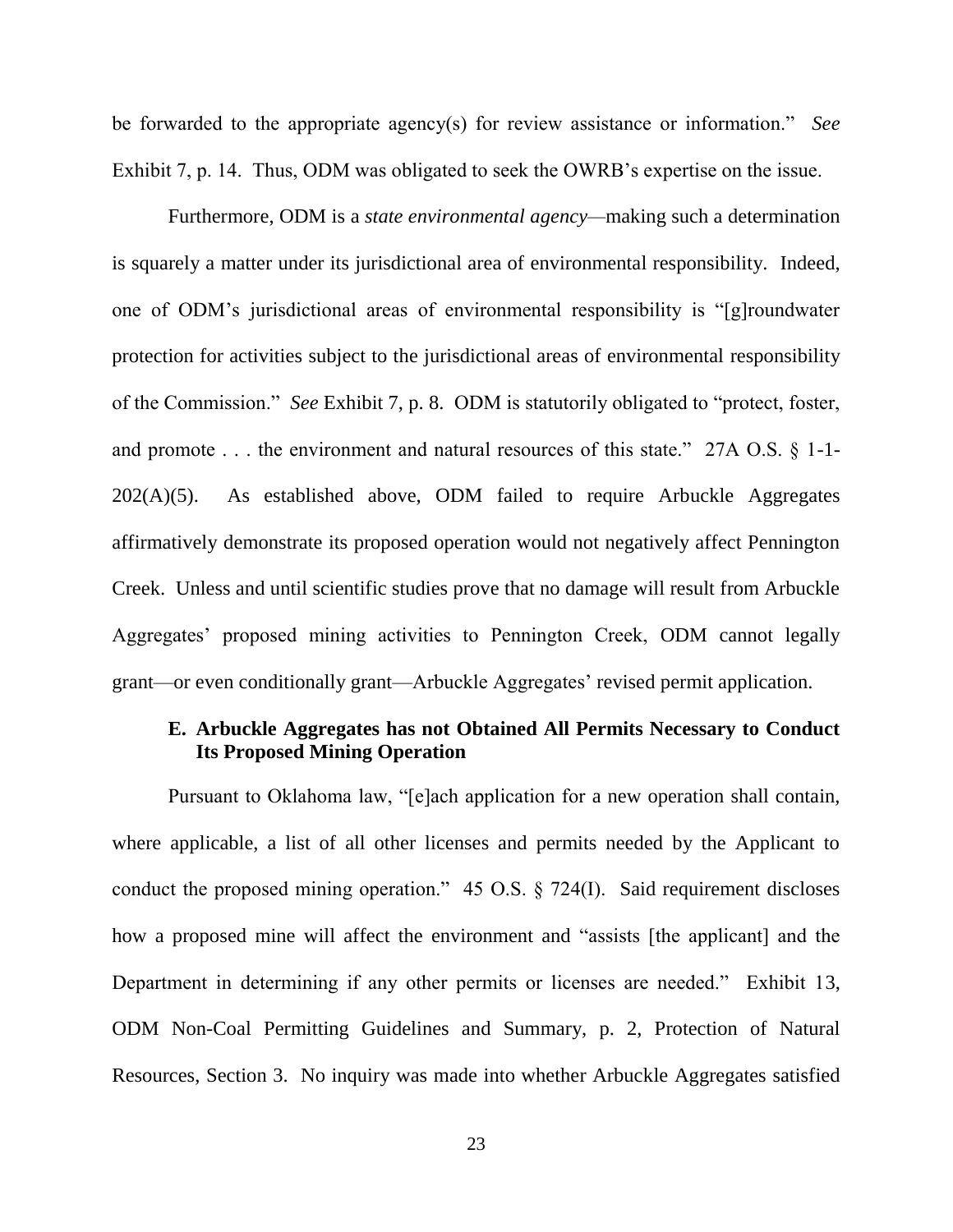these requirements. Rather, ODM noted "[t]he Applicant's application includes such a list," Findings, p. 12, VIII.A, before dismissing the issue altogether.

ODM has an independent obligation to verify the substantive content of Arbuckle Aggregates' revised application. Simply checking for a list of permits does not satisfy such obligation. For example, had ODM scrutinized Arbuckle Aggregates' revised permit application it would have found conflicting reports as to Arbuckle Aggregates' obligation to obtain a Clean Water Act Section 404 permit. CPASA presented evidence in its supplemental brief indicating Arbuckle Aggregates misrepresented material facts to the U.S. Army Corps of Engineers (herein "Corps") when seeking a jurisdictional determination under Section 404 of the Clean Water Act. *See* CPASA's Supplemental Brief In Opposition Of Arbuckle Aggregates' Permit Application, ps. 4-6. However, the Findings simply note, "Applicant also presented a letter dated April 26, 2011, from Danny A. Manning of the [Corps] stating that Applicant does not need a 404 permit." Findings, ps. 16-17, VIII.C.

Such curt dismissal of this issue does not satisfy ODM's responsibility to ensure the accuracy of Arbuckle Aggregates' revised permit application. CPASA maintains that Arbuckle Aggregates must obtain a Section 404 permit in order to legally mine and has presented legal analysis supporting its position. Accordingly, Arbuckle Aggregates' revised permit application no. 2361 is incomplete and ODM erred in conditionally granting its permit. ODM cannot legally grant—or even conditionally grant—Arbuckle Aggregates' revised permit application unless and until ODM thoroughly investigates the need for permits under Section 404 of the Clean Water Act.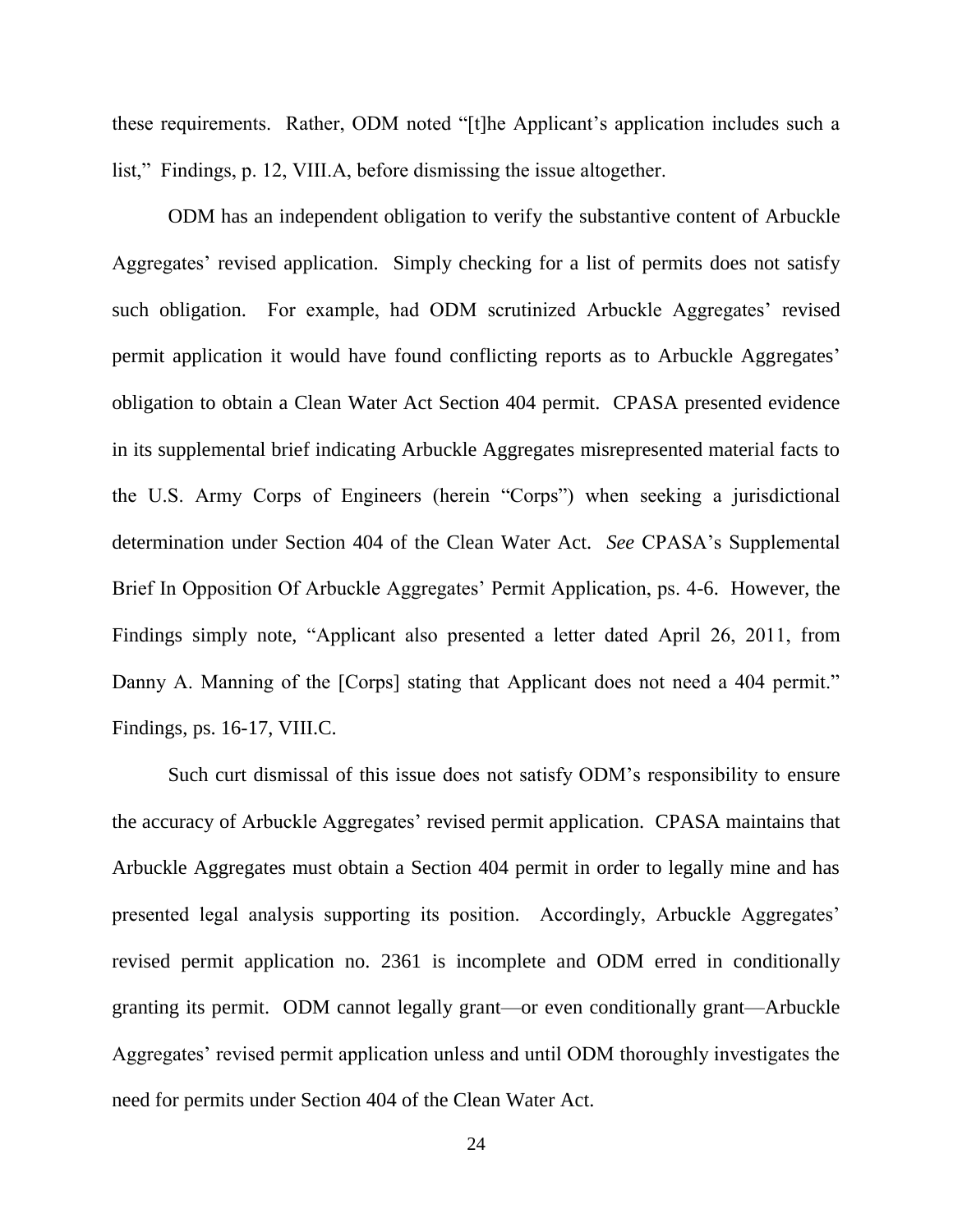## **F. Arbuckle Aggregates' Revised Permit Application Fails to Identify a Definite Mining Map**

Oklahoma law requires all mines to maintain an accurate map, no smaller than on a scale of two hundred (200) feet to an inch, of its operation. *See* 45 O.S. § 501. Additional requirements for an operation's mining map are set forth in Section III, *infra*. Arbuckle Aggregates, while submitting numerous maps, has no one map that accurately depicts its entire mining operation. Moreover, it is impossible to ascertain Arbuckle Aggregates' true mining plan because of inconsistencies in the various maps.

Initially, Arbuckle Aggregates filed mining permit application no. 2361 on May 7,  $2010$ <sup>12</sup> Included in this application were two maps, a topographical map with a scale of 0.5 miles per one and three-eighths (1 3/8) inch, and a site diagram with a scale of three hundred (300) feet per one inch. Neither map was set to the statutorily required scale. Additionally, neither map showed Arbuckle Aggregates' incremental mine areas.

Arbuckle Aggregates supplied additional maps, but none to the proper scale and none that accurately reflect Arbuckle Aggregates' entire mining plan. *See* Exhibits 14, 15, 16, 17, 18, and 19 (showing Arbuckle Aggregates' various maps). Because Arbuckle Aggregates failed to satisfy the explicit requirements of ODM's regulations, ODM erred in conditionally granting its permit. ODM has a duty to ensure applicants, such as Arbuckle Aggregates, comply with the necessary requirements. Here, ODM violated this

<sup>&</sup>lt;sup>12</sup> This application replaced Arbuckle Aggregates' previous mining permit application no. 2314 and its corresponding maps. Application no. 2314 was filed April 3, 2009 and was withdrawn May 7, 2010.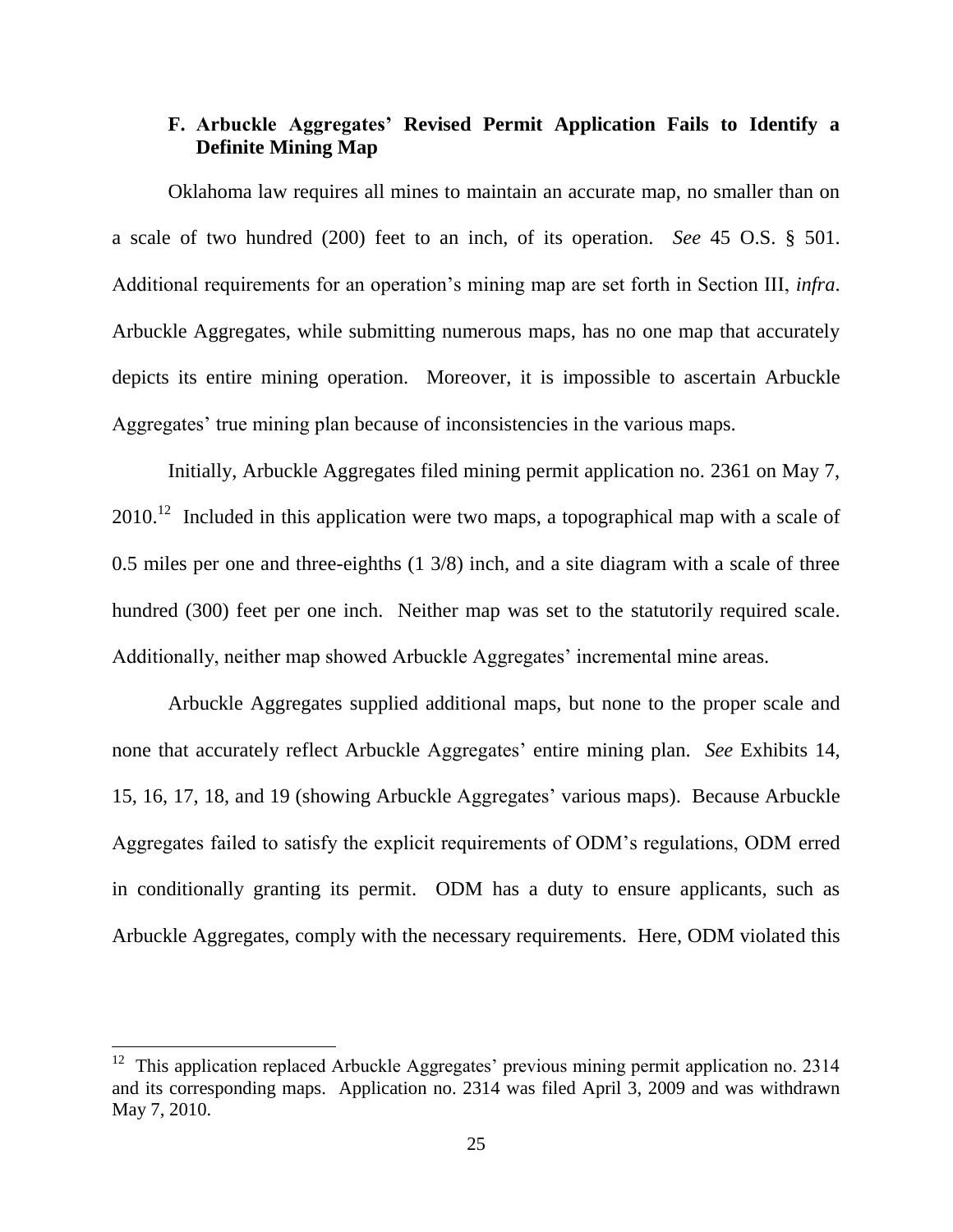duty by conditionally approving Arbuckle Aggregates' incomplete revised mining permit application.

## **G. Arbuckle Aggregates' Revised Permit Application Fails To Satisfy ODM's Reclamation Plan Requirements**

ODM identifies the foundational purpose of any reclamation plan as being the continuous establishment of "vegetative cover, soil stability, and water and safety conditions **appropriate to the area**." Okla. Admin. Code § 460:10-15-1 (emphasis added). Both federal and state law recognizes the Arbuckle-Simpson Aquifer is an important and unique area of Oklahoma. *See* Exhibit 2, 54 FR 39230 (designating the Arbuckle-Simpson Aquifer as a Sole Source Aquifer under the Safe Drinking Water Act); *see also* Exhibit 3, SB 288 (designating the Arbuckle-Simpson Aquifer as a Sensitive Sole Source Groundwater Basin under Oklahoma law), Exhibit 4, SB 597 (regulating the taking, use, and disposal of pit water over a Sensitive Sole Source Groundwater Basin); *Jacobs Ranch LLC v. Smith*, 2004 OK 34 (acknowledging a connection between the level of the groundwater and surface water flows in the Arbuckle-Simpson Aquifer).

The area in which Arbuckle Aggregates proposes to mine is extremely sensitive to water use. Moreover, verified scientific data establishes that mining conducted in karst geologic structures, such as the Arbuckle-Simpson Aquifer, have far more pronounced negative impacts than mining in other geologic formations. *See generally* Exhibit 20, William H. Langer, Potential Environmental Impacts of Quarrying Stone in Karst—A Literature Review, p. 1, U.S. Geological Survey Open-File Report OF-01-0484, (hereinafter "Potential Environmental Impact of Quarrying Stone in Karst"). Thus, ODM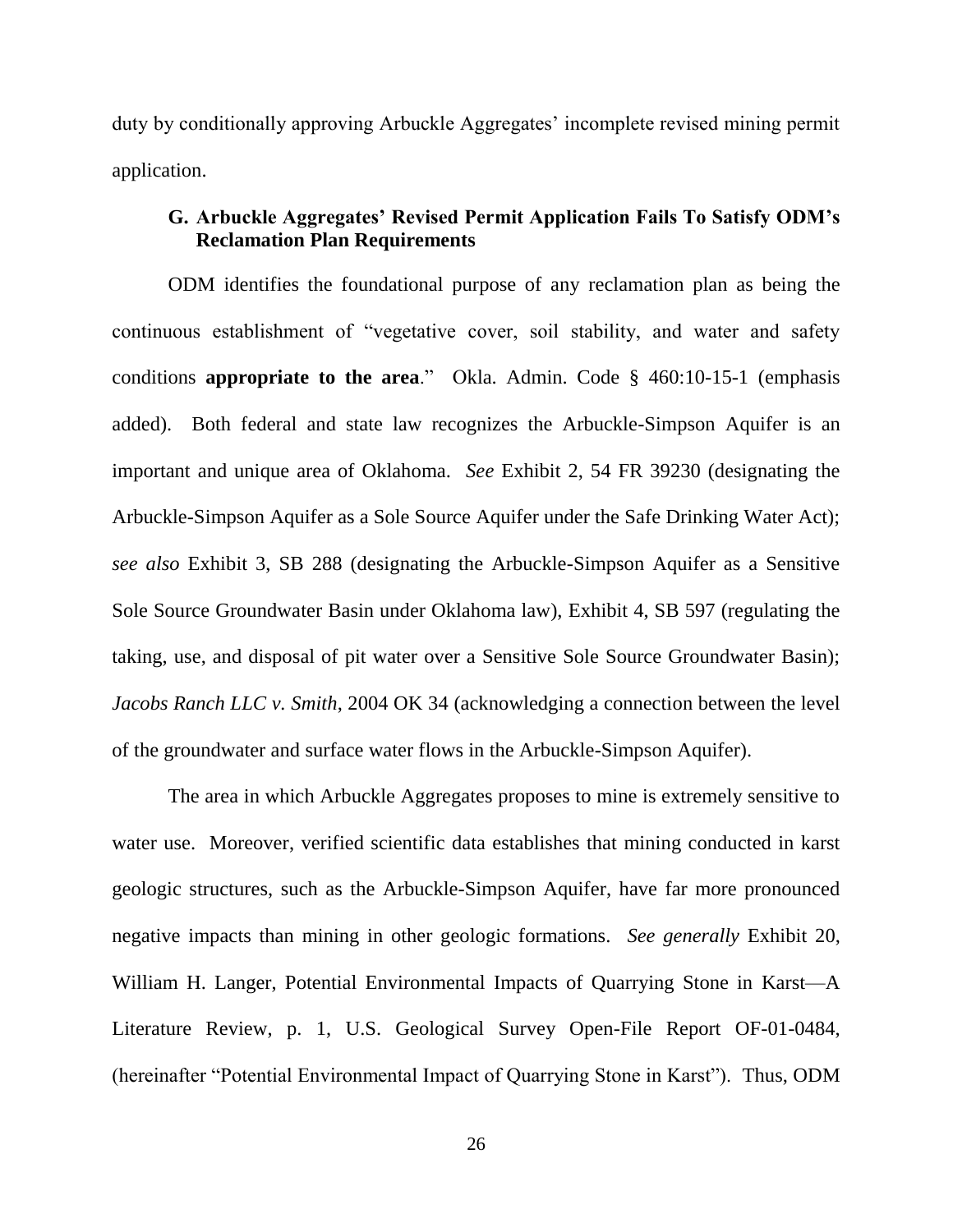must analyze Arbuckle Aggregates' reclamation plan with heightened scrutiny, as is appropriate for such an environmentally delicate area. Thus far, ODM has not complied with this requirement.

ODM requires reclamation be conducted simultaneously with mining when feasible. Okla. Admin. Code § 460:10-15-2. Feasibility is the product of numerous factors, such as efficiency, productivity, harm to the environment, and cost. A mine may not claim simultaneous reclamation is infeasible simply because it costs money. Similarly, a mine is not exempt from simultaneous reclamation by claiming it is inconvenient. Feasibility, then, must weigh all the relevant factors; including environmental damage and conditions unique to the area.

With respect to its reclamation plan, Arbuckle Aggregates failed to comply with the black letter regulations, let alone the spirit behind requiring reclamation strategies. Specifically, ODM regulations require the applicant to provide the "methods to prevent" or eliminate conditions that will be hazardous to animal or fish life in or adjacent to the affected land." Okla. Admin. Code §  $460:10-15-3(a)(2)$ . Affected land, as defined by ODM, is any land or water upon which surface mining activities are located and/or conducted. Okla. Admin. Code  $\S$  460:10-3-5. Adjacent land refers to land "located outside the affected area or permit area . . . where air, surface or ground water, fish, wildlife, vegetation, or other resources protected by this Title may be adversely impacted by surface mining and reclamation operations." Okla. Admin. Code § 460:10-3-5. Thus, Arbuckle Aggregates is required to set forth its proposed methods to prevent or eliminate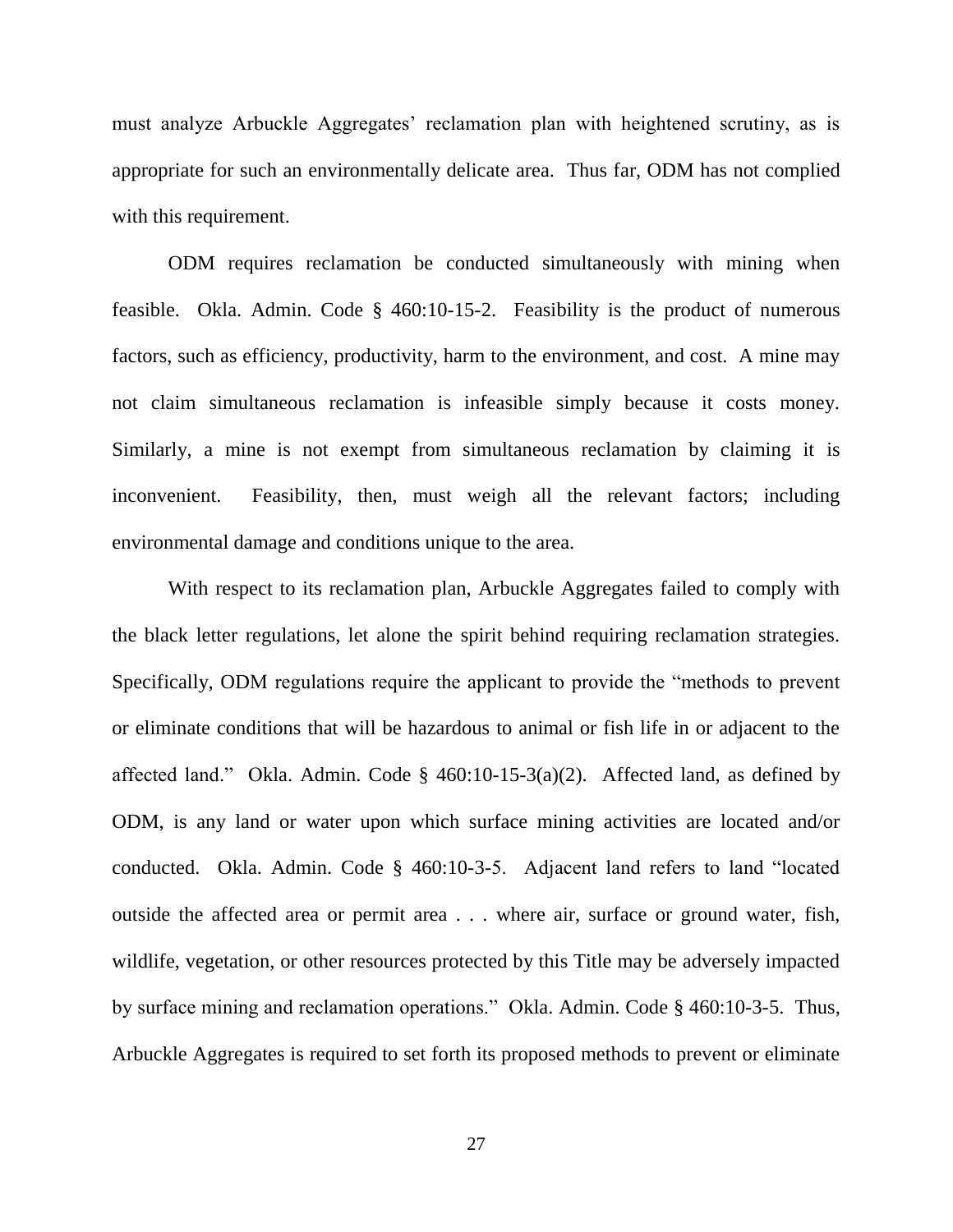harmful conditions to wildlife and aquatic organisms found not only in its permitted area, but for any area which may be adversely affected.

> *1. Arbuckle Aggregates' Reclamation Plan Fails to Provide Protections for Wildlife and Aquatic Species within the Affected Area*

Arbuckle Aggregates fails to identify the protections it will implement in order to prevent or eliminate harmful conditions to wildlife during its mining activities. The area of operation alone is over 500 acres, yet Arbuckle Aggregates cannot set forth any concrete steps it will take to ensure the wildlife in the area remain unharmed. Moreover, Arbuckle Aggregates will be mining away streams, springs and creeks, but no mention is made of techniques to be employed to prevent harm from being inflicted upon the aquatic species living in the affected areas. Because Arbuckle Aggregates did not provide the techniques it would use to prevent or eliminate conditions harmful to wildlife and aquatic species within the affected area during the mining operations, its reclamation plan is administratively incomplete and ODM erred in conditionally granting Arbuckle Aggregates' permit.

> *2. Arbuckle Aggregates' Reclamation Plan Fails to Provide Protections for Wildlife and Aquatic Species in Adjacent Areas*

Absolutely no mention is made of methods to be employed in areas adjacent to the permitted land. This glaring omission invalidates the application. Scientific data has established that mining has a far-reaching effect in geologic formations such as the ASA. *See generally* Exhibit 20. Mining operations in the close vicinity of Arbuckle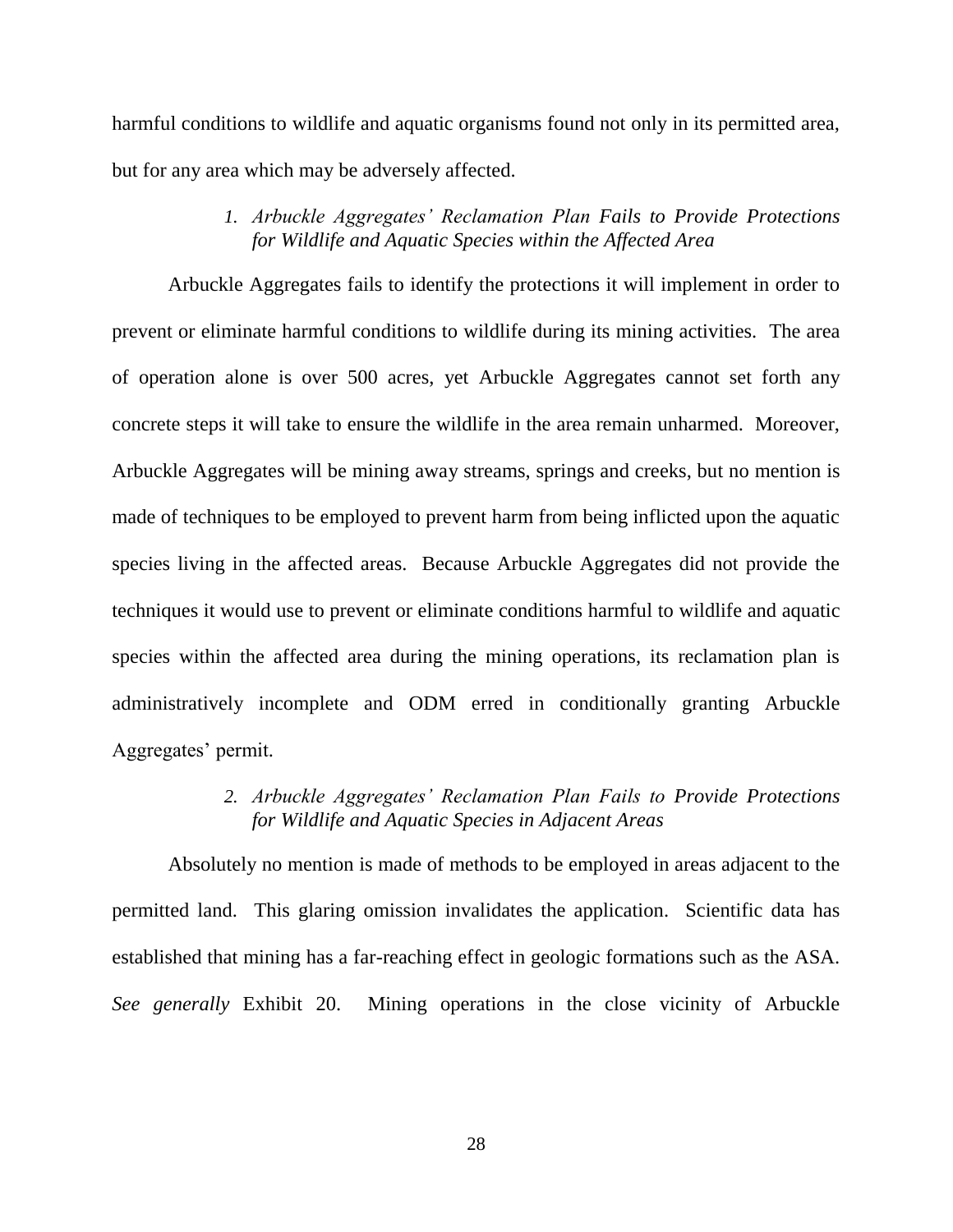Aggregates' proposed site have already had severe environmental impacts in the region.<sup>13</sup> Matt Mauck of the Oklahoma Department of Wildlife Conservation reminded ODM of recent modeling conducted by the OWRB, which "demonstrated that even mild reductions in stream flow can translate to significant loss of usable habitat for stream aquatic organisms.‖ *See* Exhibit 21, Initial Informal Conference Tr. 61 at 4-7.

ODM regulations are quite clear—describe the methods to be used in preventing or eliminating potentially harmful conditions to fish and wildlife in the permitted area and in the area adjacent to or affected by the mining operations. Arbuckle Aggregates cannot feign ignorance to such explicit requirements, nor can it be allowed to escape the mandates of ODM by providing obtuse, uninformative answers. Because Arbuckle Aggregates failed to provide a detailed process for reclamation, as required by the 1994 revisions to the reclamation standards, ODM erred by conditionally granting its application.

Neither ODM's Departmental Decision nor its Findings even mention Arbuckle Aggregates' revised reclamation plan—let alone analyzed the reclamation plan for completeness. ODM violated its obligation to "protect, foster, and promote the general welfare, and the environment and natural resources of this state." 27A O.S.  $\S$  1-1-

 $13$  Operations in the area, such as Meridian Aggregates and U.S. Silica, have decreased the flow of Mill Creek to such an extent that it is often little more than a trickle. Additionally, dust has become increasingly a problem for residents of the area. These, and other pronounced effects, will only be compounded by adding yet another mining operation in the area. Indeed, scientific data predicts the environmental damage created by an additional mine will be disproportionately greater than the environmental impact of the first mine in the area.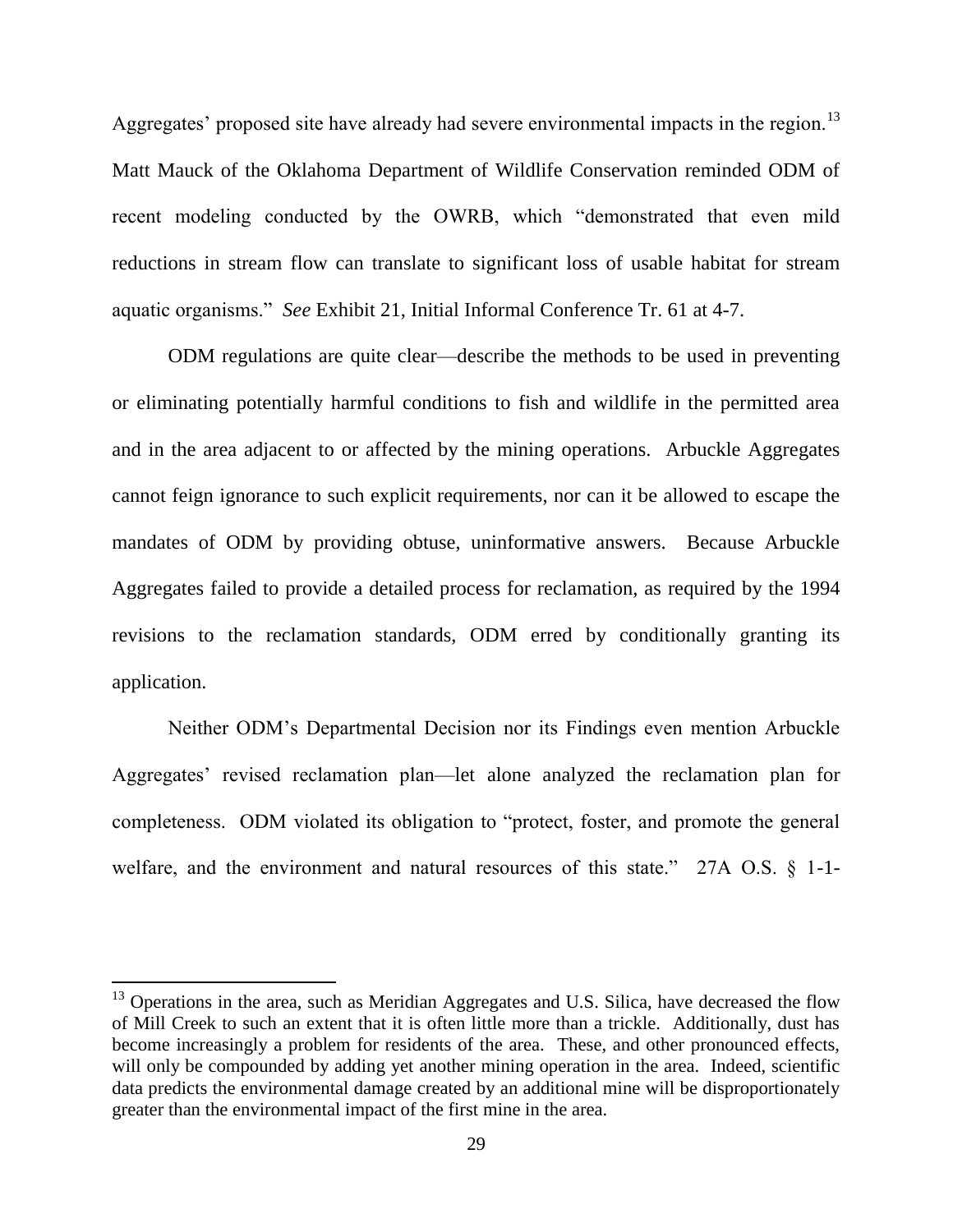202(A)(5). As such, ODM cannot legally grant—or even conditionally grant—Arbuckle Aggregates' revised permit application.

> *3. Arbuckle Aggregates Cannot Satisfy the Reclamation Plan Requirements Because It Has Not Properly Identified The Proposed Mine's Affected Area*

Oklahoma law dictates "[a]ll affected land other than lands affected by coal mining operations shall be reclaimed  $\ldots$  ." 45 O.S. § 725(A). Affected land is defined as areas in which overburden has been removed or on which overburden has been placed or deposited. *See* OAC 460:10-1-5. Arbuckle Aggregates' mine map is critical to its reclamation plan. Without knowing the area to be reclaimed, no reclamation plan can satisfy all of Oklahoma's mandatory requirements.

Although Arbuckle Aggregates may know where the affected areas will be, where the overburden will be placed, and where the stockpiles will be placed, neither ODM nor interested citizens know with any accuracy what areas must be reclaimed because Arbuckle Aggregates' various maps are ambiguous with respect to where mining will occur. Reclamation plans are intended to be proactive—Arbuckle Aggregates' ploy of spreading its proposed mine operation over a series of maps and changing its proposed mining operation in an attempt to draw itself around various environmental laws is contrary to the idea of a reclamation plan and frustrates its very purpose. As such, ODM erred when conditionally granting Arbuckle Aggregates' mining permit application.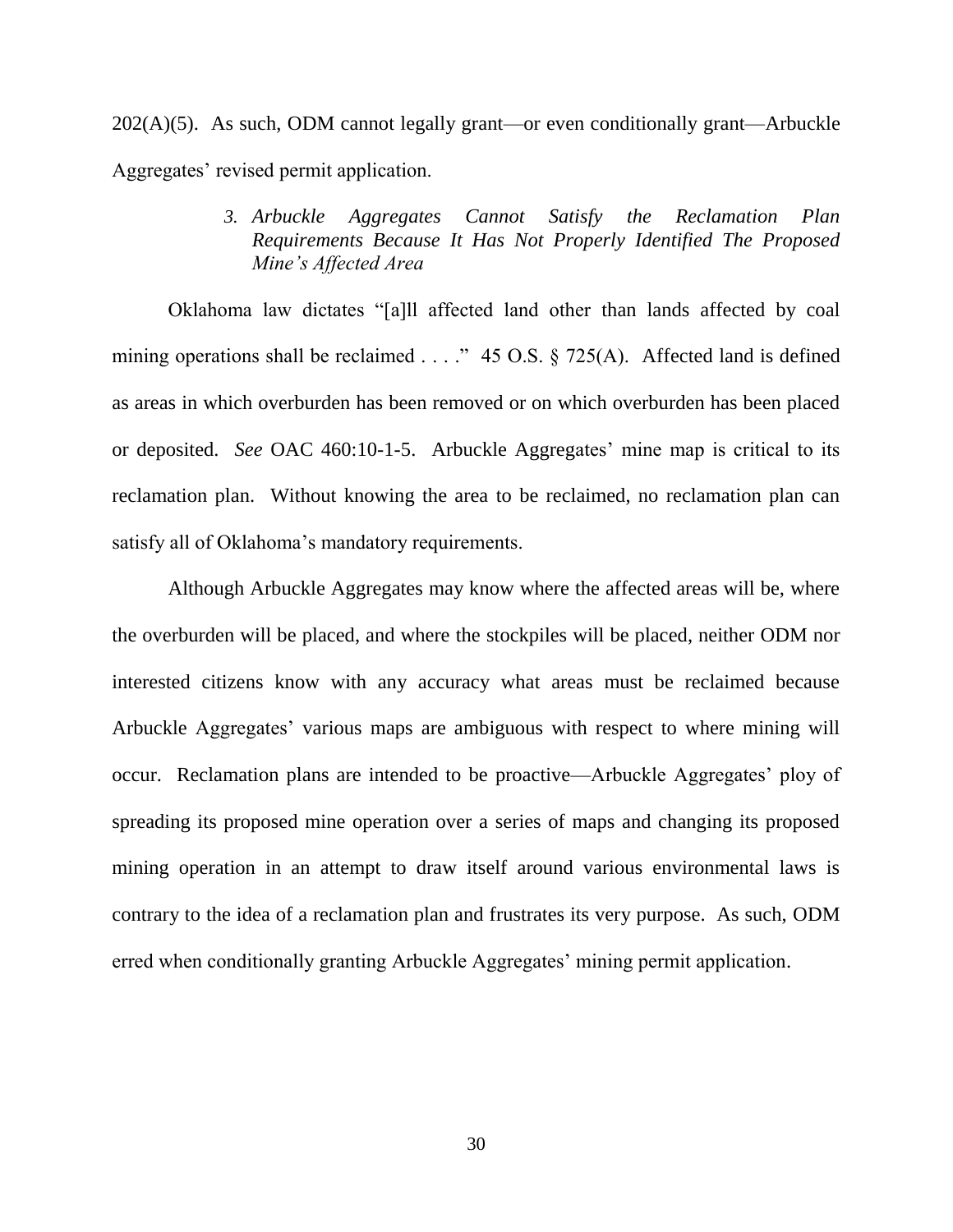## **VII. The Public was Prohibited from Adequately and Meaningfully Participating in Arbuckle Aggregates' Administrative Permitting Process**

## **A. Minimum Constitutional Standards of Notice are Guaranteed by Both the United States Constitution and the Oklahoma Constitution**

Both the United States Constitution and the Oklahoma constitution guarantee a citizen's right to due process. *Daffin v. State ex rel. Oklahoma Department of Mines*, 2011 OK 22, ¶ 23 (herein "*Daffin*"). Substantive rights, such as the right to life, liberty and property, cannot be denied an individual, except by constitutionally sufficient measures. U.S. Constitutional Amend. 14 § 1; Okla. Const., Art. 2 § 7. The Due Process Clause requires notice and an opportunity to be heard prior to the government taking private property. *State v. Twenty-Eight Thousand Six Hundred Eighteen Dollars*, 2009 OK CIV APP 53, ¶ 7 (internal quotations omitted).

Notice is an "indispensable element" of due process, *Tucker v. New Dominion*, *L.L.C.*, 2010 OK 14,  $\P$  14, and must be "reasonably calculated, under all circumstances, to apprise interested parties of the pendency of the action and to afford them an opportunity to present their objections.‖ *Shamblin v. Beasley*, 1998 OK 88, ¶ 12. The test for ascertaining if due process is met is "whether, under all the circumstances, the person being summoned would have recognized that she was being haled into court." *Tucker v. New Dominion, L.L.C.,* 2010 OK 14, ¶ 14 (citing *Collingsworth v. Hutchison*, 1939 OK 17, ¶ 7).

As ODM already acknowledged, individuals "have a protected property interest in their homes and real property." *Daffin* at  $\P$  16. Conversely, an individual pursuing a license or permit has no constitutionally protected right, even after satisfying all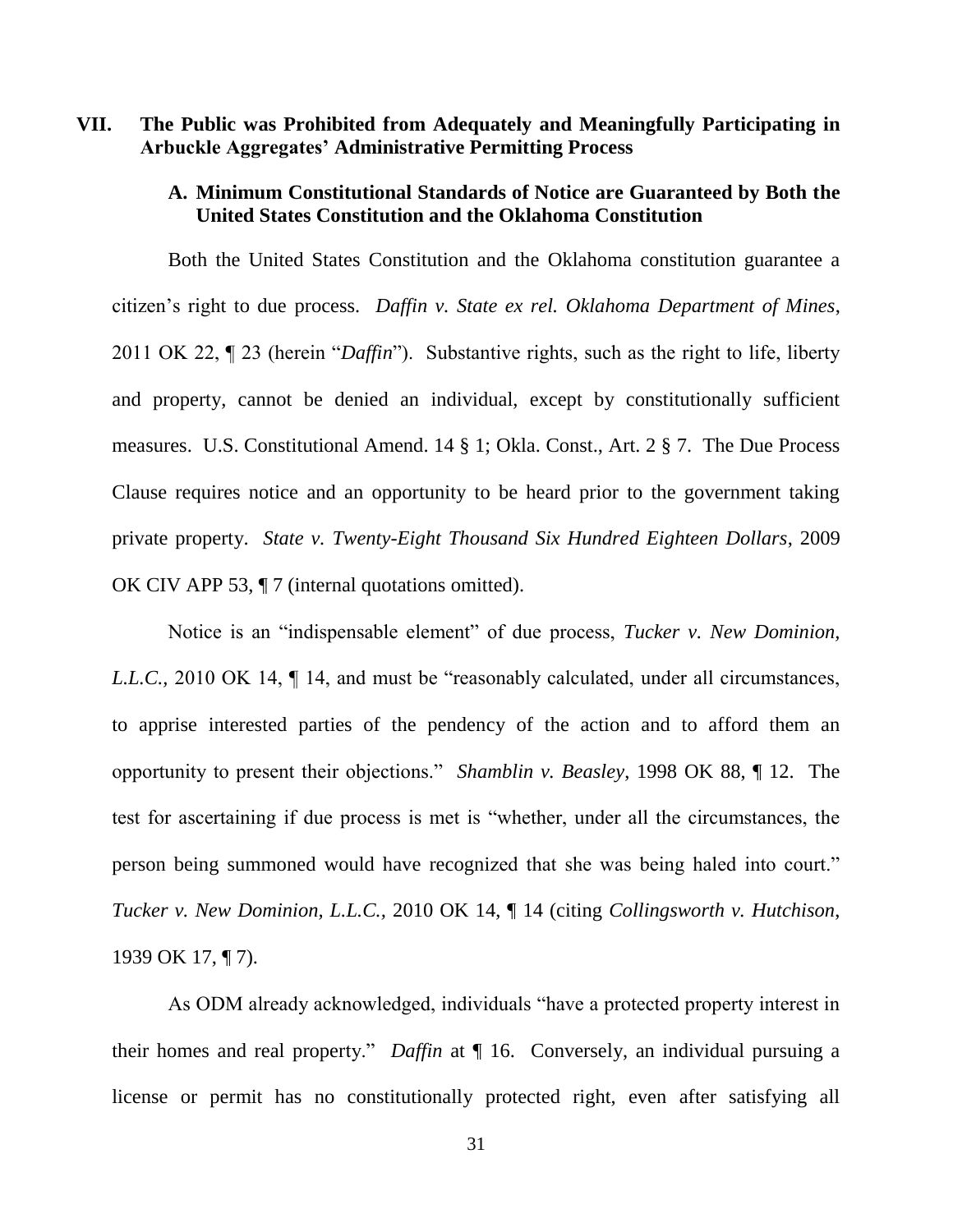applicable requirements. *See Gonzales v. State*, 2010 OK CIV APP 62, ¶ 27. By law, an individual's constitutionally protected property interest far outweighs a company's expectation of permit.

Moreover, the Oklahoma Administrative Procedures Act (herein "OAPA") states that "all parties shall be afforded an opportunity for hearing after reasonable notice." 75 O.S. § 309(A). Parties, as defined in the OAPA, mean "a person or agency named and participating, or properly seeking and entitled by law to participate, in an individual proceeding.‖ 75 O.S. § 250.3(12)

## **B. Notice of ODM's Departmental Decision was Not Given to All Parties to the Proceeding**

Each citizen who submitted a written objection or attended an informal conference is considered a "party" to the individual proceeding. Party, as defined by both the OAPA and ODM, means "a person or agency named and participating, or properly seeking and entitled by law to participate, in an individual proceeding." 75 O.S. § 250.3(12); *see also* Okla. Admin. Code § 460:1-1-3. Accordingly, each individual who submitted a written comment or attended an informal conference qualify as a "party" and are entitled to receive individual notice of the Departmental Decision.

ODM, however, ultimately chose to limit those receiving personal notice of its Departmental Decision and of its Findings to "those qualified protestants who actually attended either the first or second informal conference (and who signed in).<sup>14</sup><sup>2</sup> *See* Exhibit 22, Letter from Mark Secrest, General Counsel, Oklahoma Department of Mines,

 $14$  The term "qualified protestants" is not defined in either ODM's regulations or in the OAPA.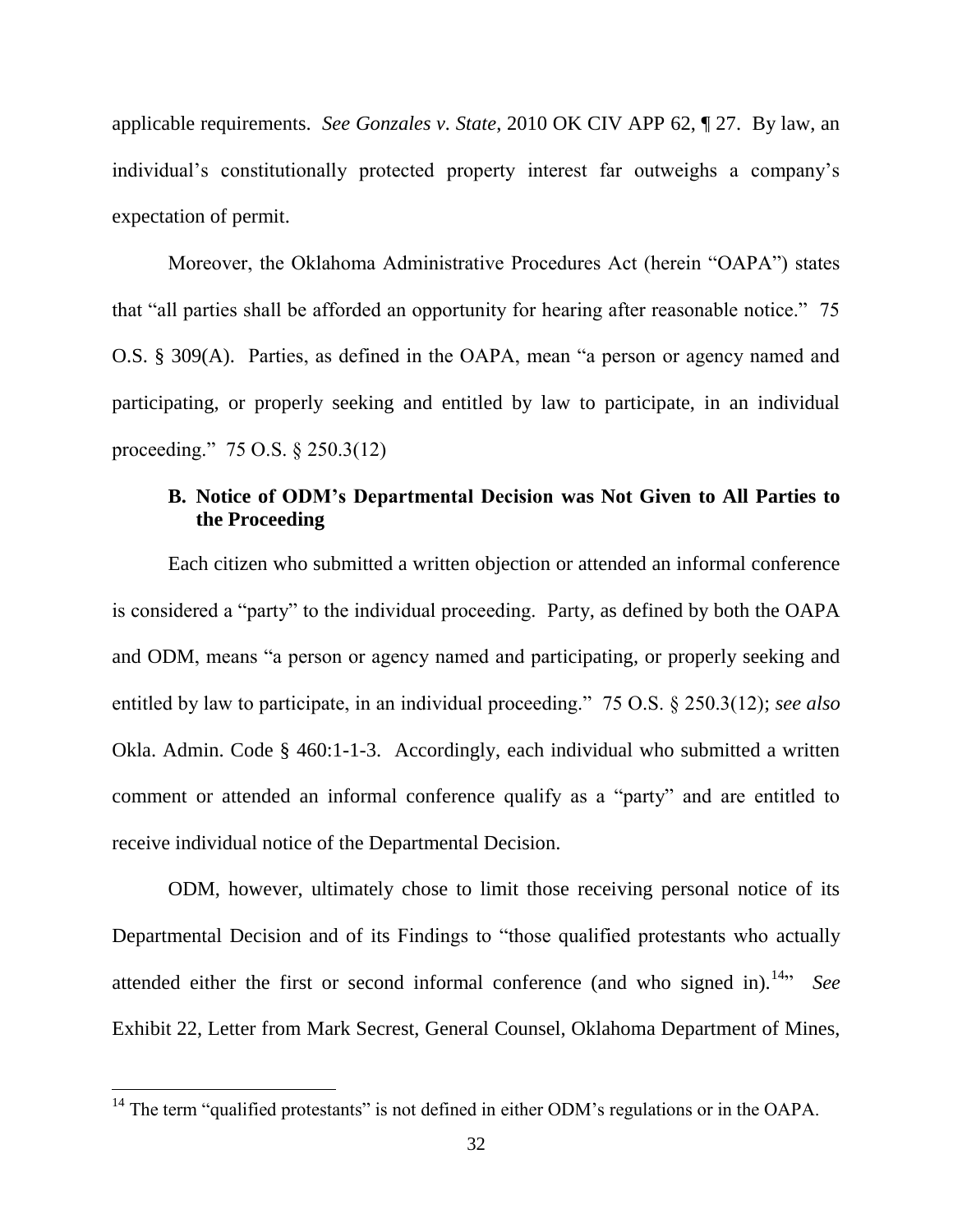to Krystina Hollarn, Counsel, Citizens for the Protection of the Arbuckle-Simpson Aquifer (Nov. 2, 2011). ODM interprets Okla. Admin. Code § 460:10-17-7(b)(2) as requiring one to be present at an informal conference in order to submit "oral or written statements." Such and interpretation, however, ignores Okla. Admin. Code §§ 460:10-17-6(a) and 460:10-17-9(a). Section 460:10-17-6(a) allows "any person who resides or owns property within one mile of the proposed non-coal mining operation shall have the right to file **written objections** to an initial or revised application for a permit with the Department.  $\ldots$ <sup>15</sup> (emphasis added). Moreover, when deciding whether to issue a permit application, ODM must review "the complete application and written comments, **written objections** submitted, and **records of any conference** held under Section 460:10-17-6 and 460:10-17-7.‖ Okla. Admin. Code § 460:10-17-9(a) (emphasis added).

CPASA finds no statutory or regulatory authority authorizing ODM's unilateral decision to exclude parties to its administrative proceeding—indeed, ODM's own regulations state that both written objections (filed under Section 460:10-17-6) and records of any conference (submitted pursuant to Section 460:10-17-7) must be included in its review. Thus, it is insincere to assert protestors filing written objections are not parties to the proceeding and should not receive notice of ODM's departmental decision. Moreover, the Informal Conference Officer stated that **"[e]veryone who sent in a protest letter** and everyone – and **anybody else who was here today** and signed up and

<sup>&</sup>lt;sup>15</sup> The Oklahoma Supreme Court held ODM's one mile limitation an unconstitutional violation of citizens' due process rights in the *Daffin* decision issued March 29, 2011. CPASA understands ODM intends to revise its regulations in the upcoming legislative session in order to reflect said holding.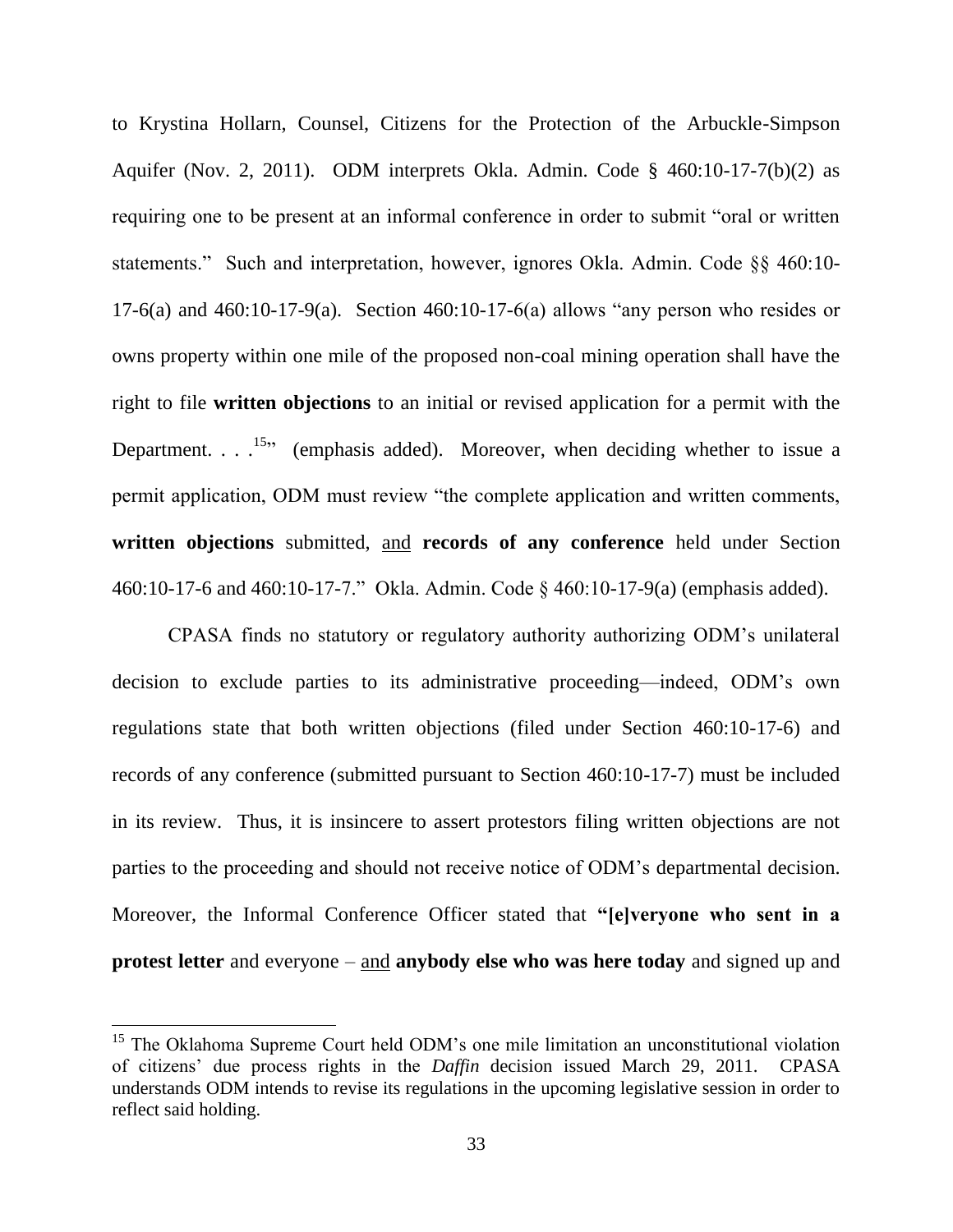gave us their address will receive a copy of [ODM's decision]." Exhibit 23, Initial Informal Conference Tr. 103 at 7-10 (emphasis added); *see also* Initial Informal Conference Tr. 6-7 at 21-2 (statement by the Informal Conference Officer that "if you have **sent a protest letter** in or **you signed up today**, you will be given a copy of that and you have a right – a right to – to appeal. So that's the only way you're going to get [a copy of the departmental decision] is if **you've signed up** or if **you're under – under protest**, or if you call and request that.") (emphasis added).

## *1. Notice by Publication is an Insufficient Substitute for Actual Service of Notice to the Parties*

ODM plans to publish its Departmental Decision in the Johnston County Capital Democrat, however, such publication cannot overcome ODM's failure to provide individual notice to parties of the proceeding. "Notice by publication is a poor and sometimes a hopeless substitute for actual service of notice. Its justification is difficult at best.‖ *City of New York v. New York, N. H. & H. R. Co.,* 344 U.S. 293, 296 (1953). Additionally, the Oklahoma Supreme Court stated

Publication notice is not reasonably calculated to provide actual knowledge of instituted proceedings. It is hence inadequate as a method to inform those who could be notified by more effective means such as personal service or mailed notice. Mail service is an inexpensive and far more efficient mechanism to enhance the reliability of notice than either publication or posting. When a party's name and address are reasonably ascertainable from sources available at hand, communication by mail or other means certain to insure actual notice is deemed to be a *constitutional prerequisite in every proceeding which affects either a person's liberty or property interests*.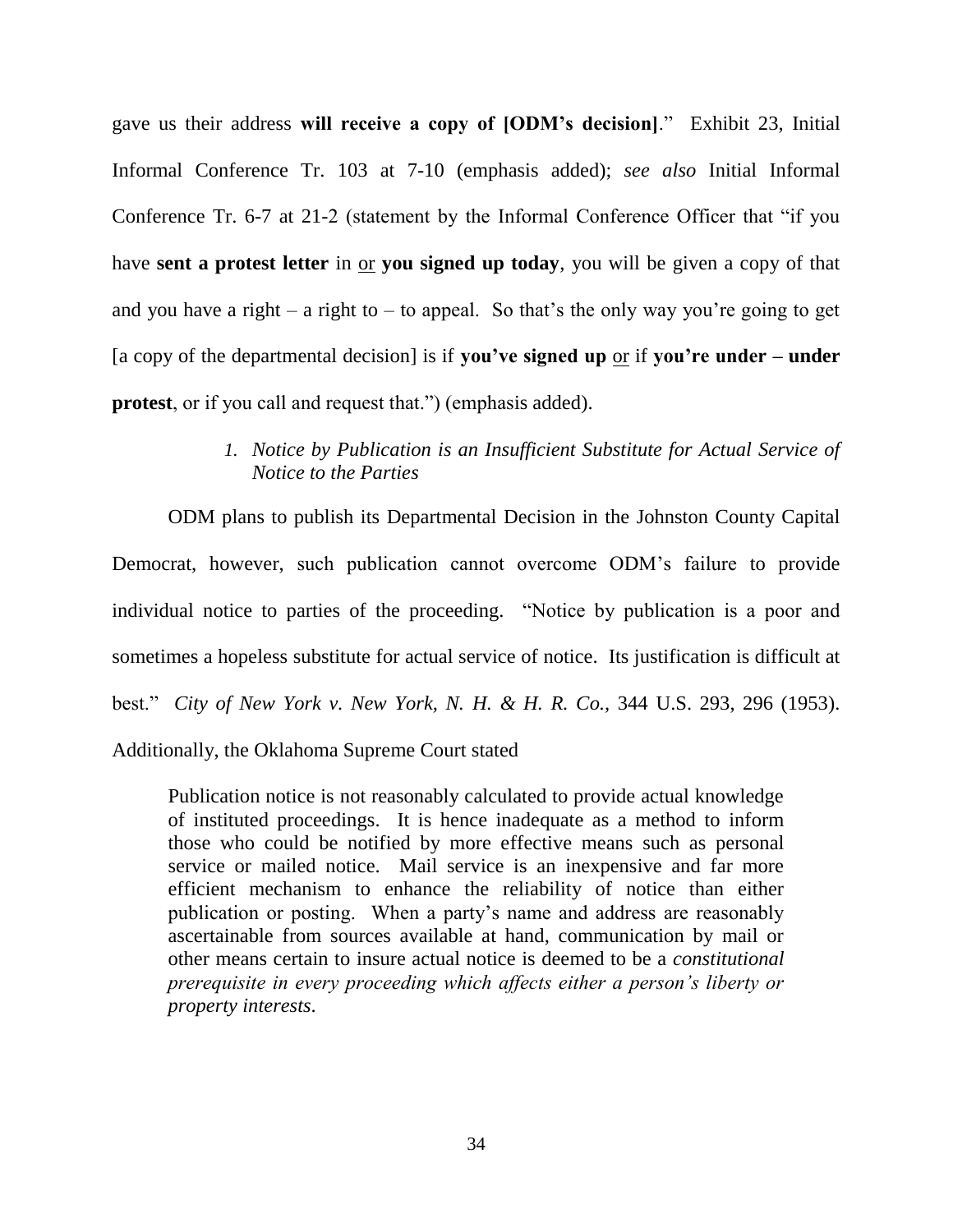Because resort to publication service is constitutionally permissible *only* when all other means of giving notice are unavailable, we hold today that the face of an administrative proceeding must affirmatively show a diligent but unsuccessful effort to reach [affected parties] by better process. *In short, courts may not presume publication service alone to be constitutionally valid when the judgment roll or record of an administrative proceeding fails to show that the means of imparting better notice were diligently pursued but proved unavailable.*

*Carlile Trust v. Cotton Petroleum Corp.*, 732 P.2d 438, 444 (1986) (emphasis in original).

Here, ODM already had each party's name and address. In fact, ODM mailed notice of the informal conference to all parties who submitted written objections. ODM cannot claim it had no other means of providing notice. Rather, ODM simply *refused* to provide all parties with constitutionally valid notice.

#### **C. ODM Gave No Consideration to CPASA's Written Comments**

ODM must review all written comments, written objections, and records of any informal conference. *See* Okla. Admin. Code § 460:10-17-9(a). In addition, oral or written statements and any other relevant information may be submitted to the Informal Conference Officer during the Informal Conference. *See* Okla. Admin. Code § 460:10- 17-7(b)(2). However, neither the Departmental Decision nor the Findings considered a number of concerns raised in CPASA's briefing. Indeed, CPASA's initial Brief in Opposition of Arbuckle Aggregates' Permit Application is not even an exhibit on ODM's exhibit list.

For example, CPASA's Initial Brief in Opposition provided a U.S. Geological Survey report that established mining in a karst geologic formation, such as the Arbuckle-Simpson Aquifer, is especially damaging to the environment due to karst's unique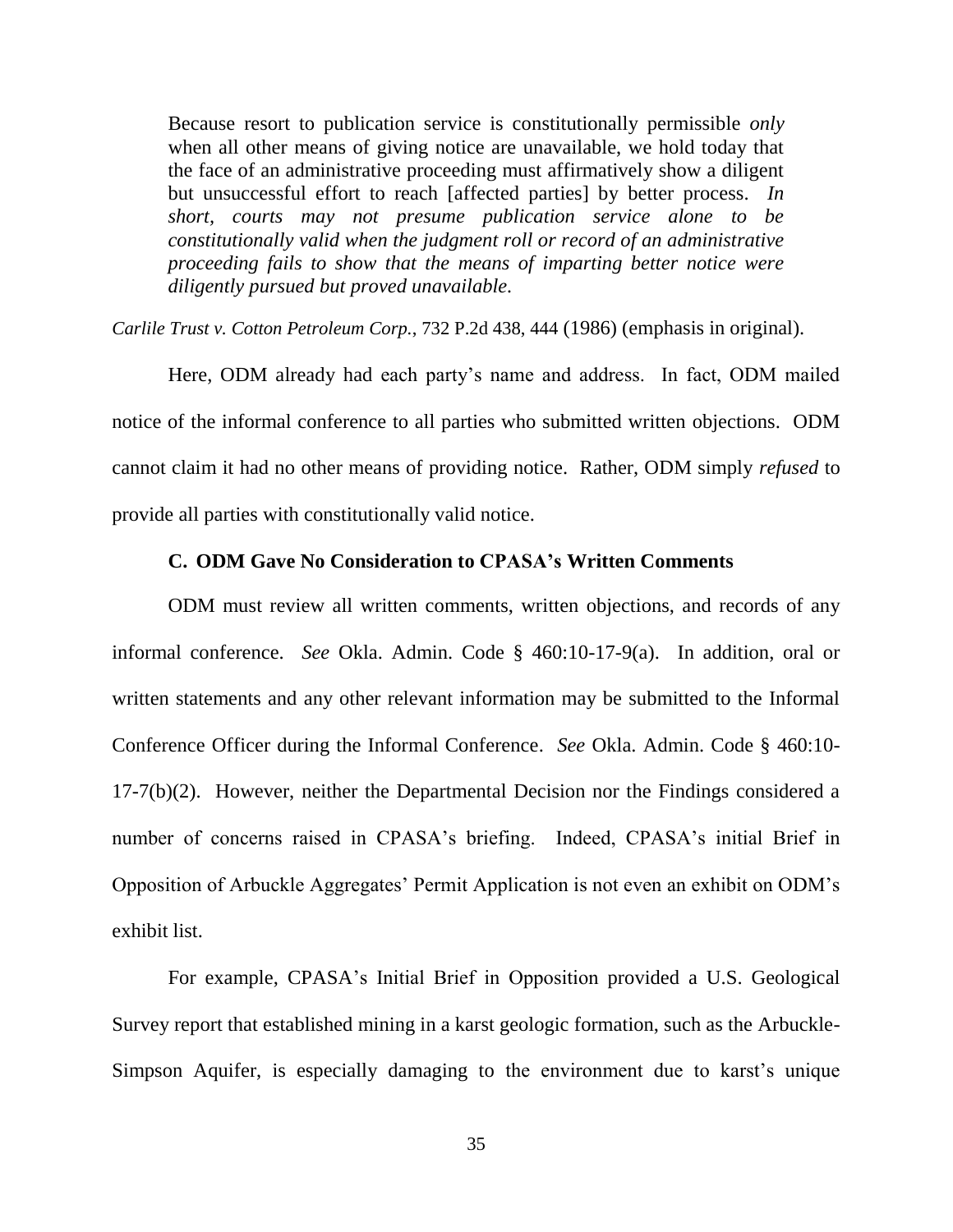physical composition. *See* Exhibit 12 at p. 3, I.A. CPASA's Initial Brief in Opposition also set forth concerns about the cumulative impact of yet another mine in an already mine-burdened area. *See Id*. at ps. 4 and 6. Neither of the above concerns were so much as *mentioned* in ODM's Departmental Decision or Findings. The majority of concerns raised in CPASA's Initial Brief in Opposition were wholly ignored by ODM—despite the fact that CPASA presented verified scientific data supporting its position. Such actions are in violation of CPASA's due process.

## **D. Arbuckle Aggregates' Failure to Properly Identify Its Mining Map Denies Citizens the Opportunity for Meaningful Participation in the Administrative Process, in Violation of the Due Process Clause**

Both the United States Constitution and the Oklahoma Constitution guarantee a citizen's right to due process. *Daffin . State ex rel. Oklahoma Department of Mines,* 2011 OK **T** 23 (herein "*Daffin*"). Substantive rights, such as the right to property, cannot be denied an individual, except by constitutionally sufficient measures. U.S. Constitutional Amend. 14 § 1; Okla. Cont., Art. 2 § 7. Additionally, the Oklahoma Administrative Procedures Act affords all parties to an individual proceeding the right to "respond and present evidence and argument on all issues involved." 75 O.S.  $\S 309(C)$ .

Because Arbuckle Aggregates' true mining plan cannot be easily ascertained in a mine map, Oklahoma citizens are denied their right to respond and present evidence and argument on all the issues. CPASA thoroughly reviewed all maps submitted by Arbuckle Aggregates and still cannot clearly determine where Arbuckle Aggregates plans to place its ponds, overburden, and stockpiles. As such, CPASA was prohibited from adequately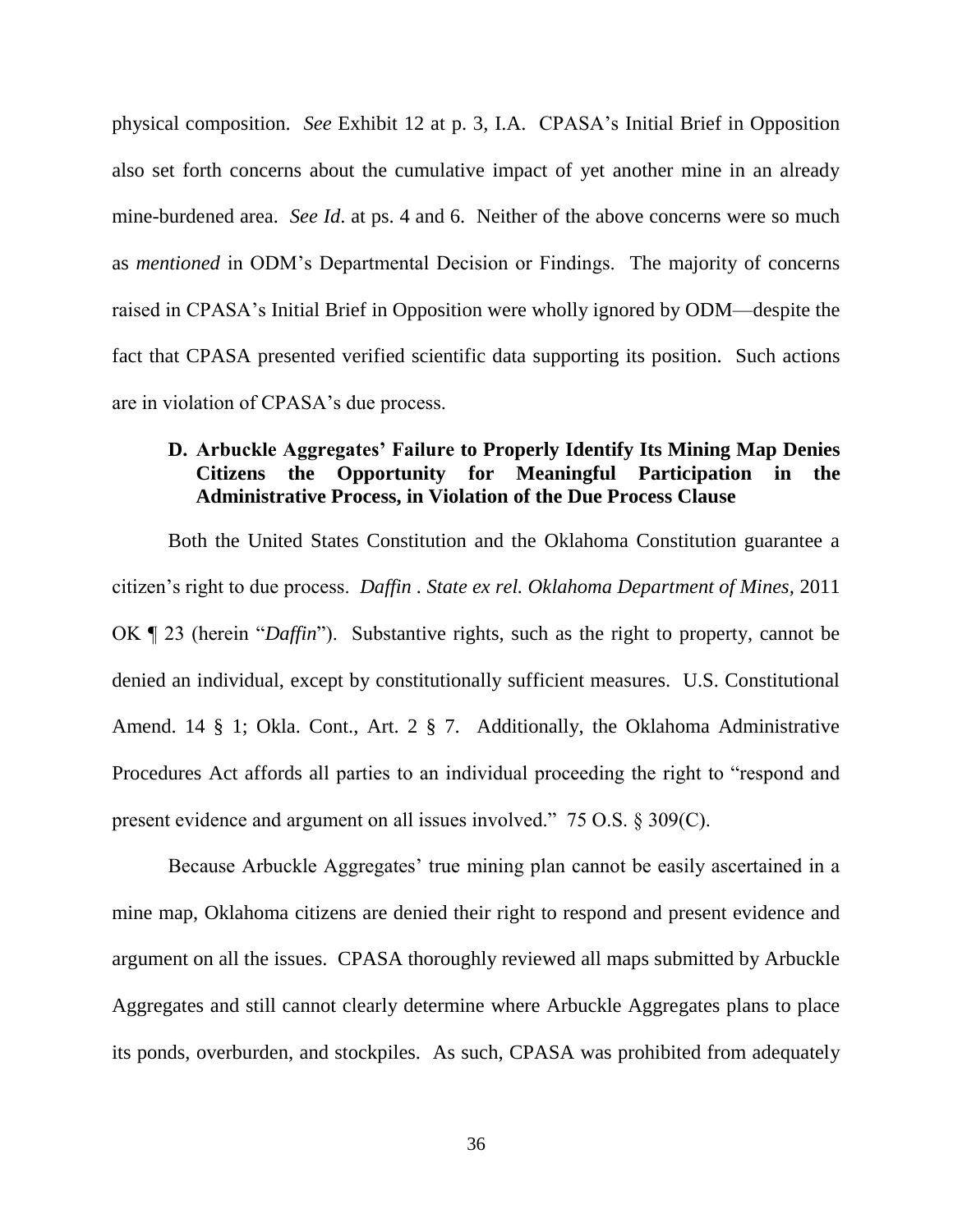and meaningfully participating in the administrative process. Accordingly, ODM erred when conditionally granting Arbuckle Aggregates' revised mining permit application.

#### **E. ODM's Permitting Procedures Deny Oklahoma Citizens Due Process**

ODM states that the purpose of its non-coal practice and procedure rules is to "ensure" public access to the administrative legal process and to ensure due process of law to the citizens of the state of Oklahoma.‖ Okla. Admin. Code § 460:3-1-1. Yet its permit application process denies individuals the opportunity to adequately and meaningfully participate in the administrative process. Furthermore, ODM procedures functionally deny Oklahoma citizens their constitutionally protected due process rights.

Normally, an agency makes a decision after taking into account all evidence and testimony presented at a hearing—indeed, the entire purpose of a formal hearing is to elicit evidence and create a record from which an educated and informed decision may be made. However, ODM makes its decision *before* holding a hearing and only after deciding whether to issue a permit.

ODM's Findings conflict with current state law. The agency decision-maker relies on the Findings when making the decision; however, the decision is based solely on a report created by an individual with complete control over the information to include. There is an inherent risk that the Findings misconstrue or exclude relevant information indeed, it is more than simply a risk in this case. The Findings issued regarding Arbuckle Aggregates both misconstrues citizens' concerns and wholly omits material information.

Although a formal hearing is eventually conducted, practically speaking the ODM's decision is already made. Such a practice denies CPASA the ability to fully and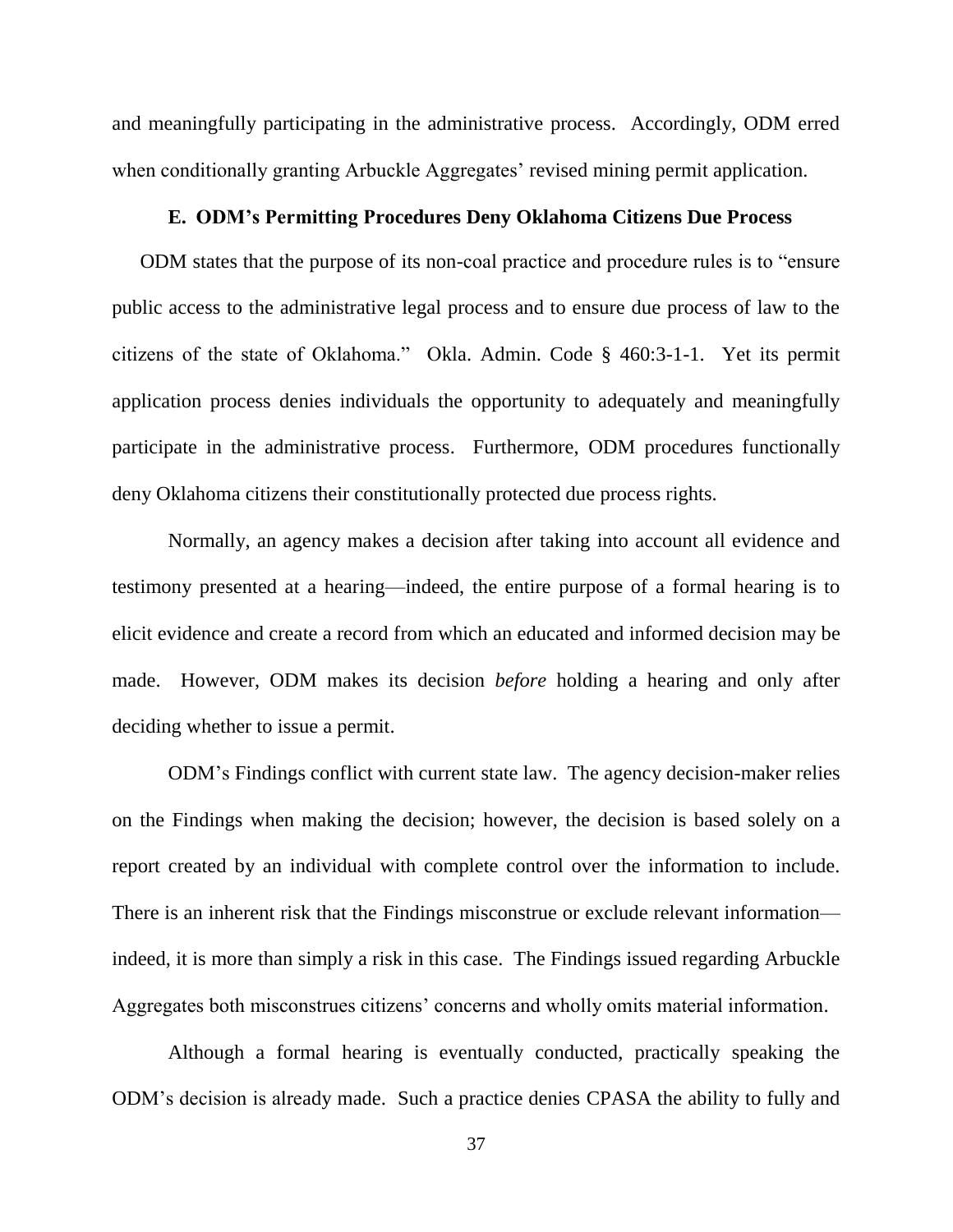completely present evidence in support of its position. Additionally, this process improperly shifts the burden to CPASA to prove that the permit should not be issued rather than requiring Arbuckle Aggregates to establish the permit should be granted. CPASA is at an immediate disadvantage in this process—not only must evidence be presented in support of its case, but CPASA must also present sufficient evidence to overturn ODM's decision. In essence, ODM makes its decision without any evidence and then leaves CPASA with the formidable task of proving to the agency that the agency was wrong.

Further, ODM regulations do not allow CPASA to engage in discovery prior to the informal conference. In fact, CPASA is never guaranteed the right to conduct discovery. Discovery is contingent on two factors: first, an individual cannot engage in discovery unless and until the ODM determines a formal hearing is necessary. Second, discovery is only allowed at the hearing examiner's discretion. It is entirely possible that, even if a formal hearing is granted, a protester will be denied the right to conduct discovery or will be severely limited in the scope of discovery.

In this case, ODM made its decision after only the informal conference and without the aid of a complete record containing evidence and testimony on the issues. Moreover, CPASA did not have the benefit of discovery when presenting its objections. Arbuckle Aggregates is clearly in the best position to know all the facts relating to its application. Many of those facts could significantly impact the protests CPASA made. However, ODM processes prevent CPASA from learning those relevant facts before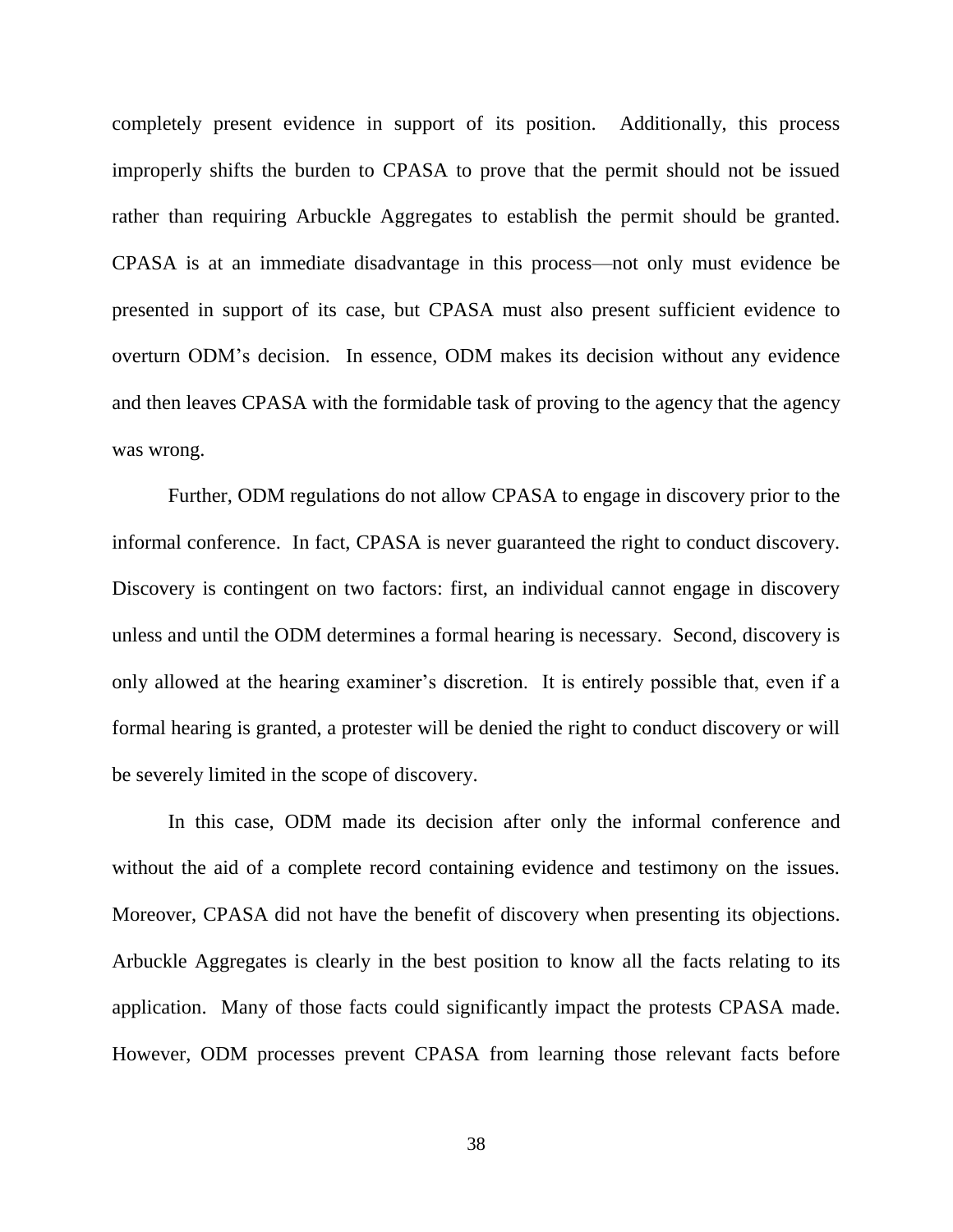presenting its protests at the informal conference. Indeed, ODM made its decision in this matter before CPASA ever have a chance to learn of all the facts relevant to this matter.

The Supreme Court of Oklahoma held that individuals whose property rights may be substantially affected by the issuance of a permit are guaranteed by the due process clauses of both the federal and state constitutions to notice and "an opportunity to be heard through an individual proceeding . . . ." *DuLaney v. Okla. St. Dept. of Health*, 868 P.2d 676, 680 (Okla. 1994). The opportunity must be one for a meaningful hearing, informed by all the relevant facts.

CPASA raised several property-oriented concerns, including the depletion and pollution of water resources, the deposit of dust and other particulates on nearby private properties, the decrease in area property values, and the contamination of the Arbuckle Simpson Aquifer—a water source utilized by many members of CPASA as a water supply—in its protest and at the Informal Conferences. Despite this fact, CPASA was prohibited from gathering facts relevant to its protest. Accordingly, ODM's administrative process does not afford CPASA its constitutionally protected right to meaningfully and adequately participate in the administrative process.

## **VIII. ODM Failed To Properly Process And Review Arbuckle Aggregates' Revised Permit Application**

## **A. ODM Did Not Comply with Its Statutorily Mandated Duties and Obligations when Deciding to Conditionally Issue Arbuckle Aggregates' Revised Permit Application**

ODM is responsible for the review of permit applications and must ensure compliance with 45 O.S. § 721 et seq., and other ODM regulations. *See* 45 O.S. § 721 et

39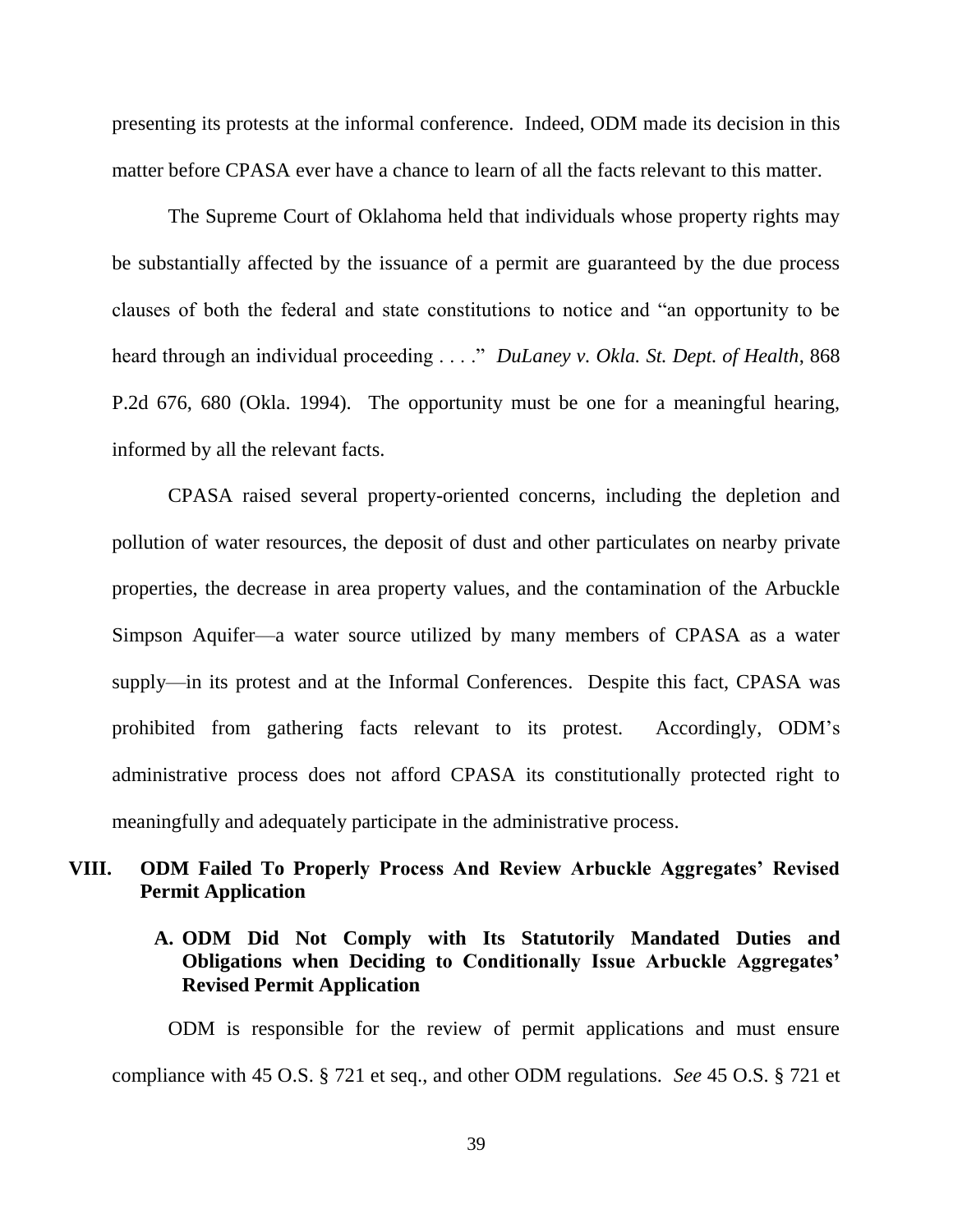seq. and Okla. Admin. Code § 460:10-3-4. However, as set forth throughout Section VI, *infra*, ODM failed to comply with its statutorily mandated duties and obligations when deciding to conditionally issue Arbuckle Aggregates' revised permit application. Specifically, ODM failed to (1) require Arbuckle Aggregates to include a site-specific water management and conservation plan as required by SB 597; (2) ensure Arbuckle Aggregates' proposed mining operation will not adversely impact the High Quality Waters of Pennington Creek; (3) ensure Arbuckle Aggregates obtained all permits necessary to conduct its proposed mining operation; (4) require Arbuckle Aggregates to produce a definite mining map; and (5) ensure Arbuckle Aggregates' revised reclamation plan satisfied the necessary elements.

## *1. ODM Improperly Allowed Arbuckle Aggregates to Revise Its Permit Application after the Individual Proceeding had Begun*

Public notice of a mining permit application is given "at the same time the *complete* permit application is filed with the Department. . . . " OAC 460:10-17-5 (emphasis added). Notice is required only after a permit application is complete because citizens could not adequately and meaningfully participate in an individual permitting proceeding if the underlying permit application continually changed, as Arbuckle Aggregates' permit application has changed.

Arbuckle Aggregates' legal counsel declared at the initial informal conference that ―[a]s we sit here today, the application by Arbuckle Aggregates for the Mill Creek facility is administratively complete and technically correct as deemed by the department of mines.‖ *See* Exhibit 24, Initial Informal Conference Tr. 12-13 at 24-2. Nonetheless,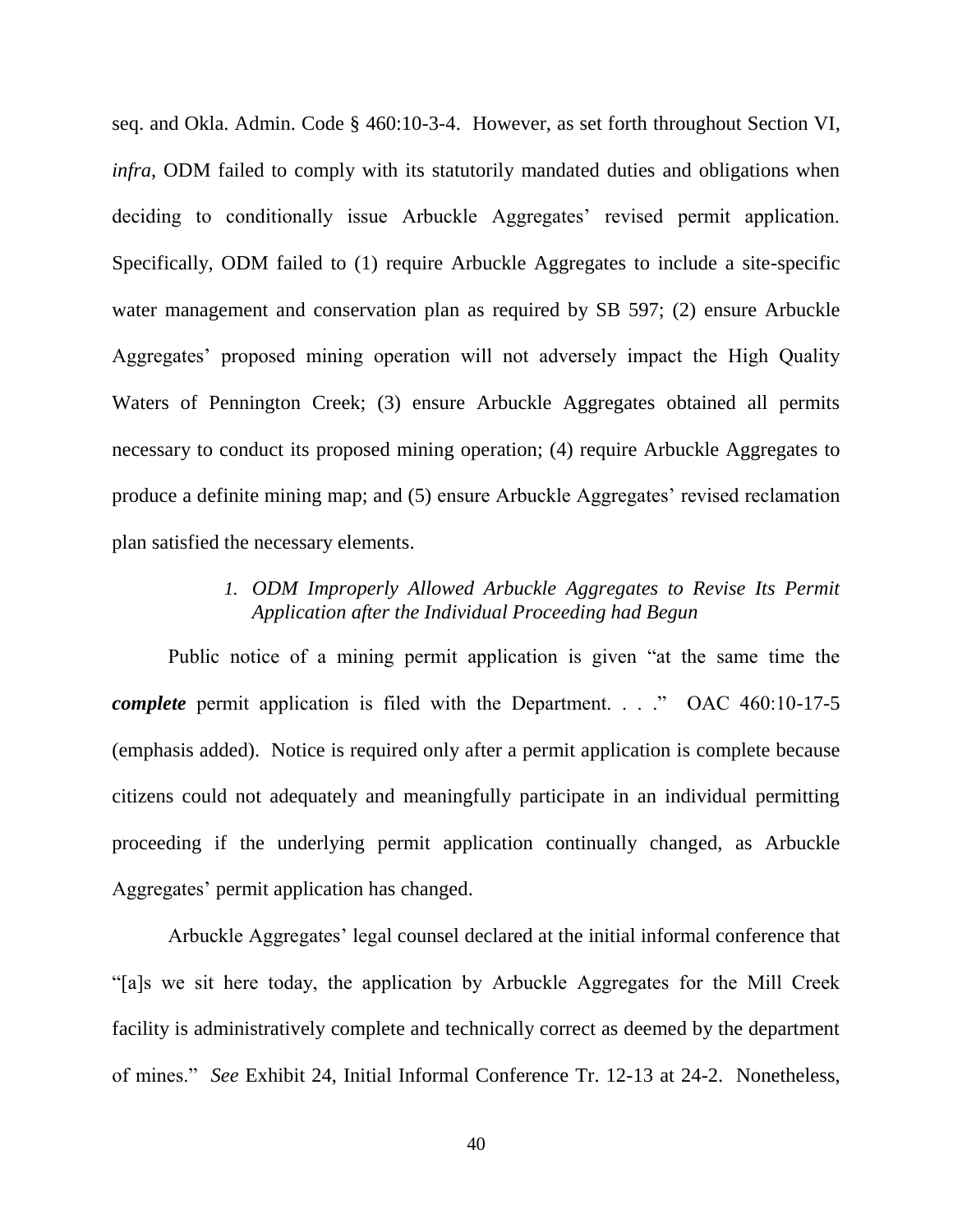Arbuckle Aggregates revised its application during the initial informal conference. Despite its regulations, ODM improperly allowed Arbuckle Aggregates to make changes to its permit application after the individual proceeding had begun.

# *2. Regurgitating Issues Raised By Concerned Citizens With Addressing Said Issues Fails To Satisfy ODM's Legal Obligations*

As stated in Sections XII.B and C., *infra*, ODM improperly excluded hundreds of written objections when reviewing Arbuckle Aggregates' revised permit application. Thus, the issues raised in those citizens' objections were not considered by ODM when making its decision. Instead, ODM created a new "qualified protestors" category to narrow the field. Even then, ODM's Departmental Decision and Findings do not adequately address the issues raised by said "qualified protestors."

ODM lumps all of the "qualified protestors" claims into the following categories<sup>16</sup>:

- A. Water
	- 1. Water Quality
	- 2. Water Availability
	- 3. Water Regulations
		- a. New Legislation
		- b. Monitoring
	- 4. Beneficial Use Designations
- B. Fish and Wildlife
- C. Wetlands
- D. Highway/Traffic
- E. Dust and Fumes
- F. Noise and Night Activities
- G. Tourism and Recreation
- H. Mine Records and Personnel Accessibility
- I. Property Values
- J. Aesthetic Values

<sup>&</sup>lt;sup>16</sup> CPASA objects to protestors' wide array of concerns being forced into such bland categories. Moreover, many more issues were presented to ODM than reflected in the Findings. CPASA contends that *all* concerns must be adequately addressed by ODM.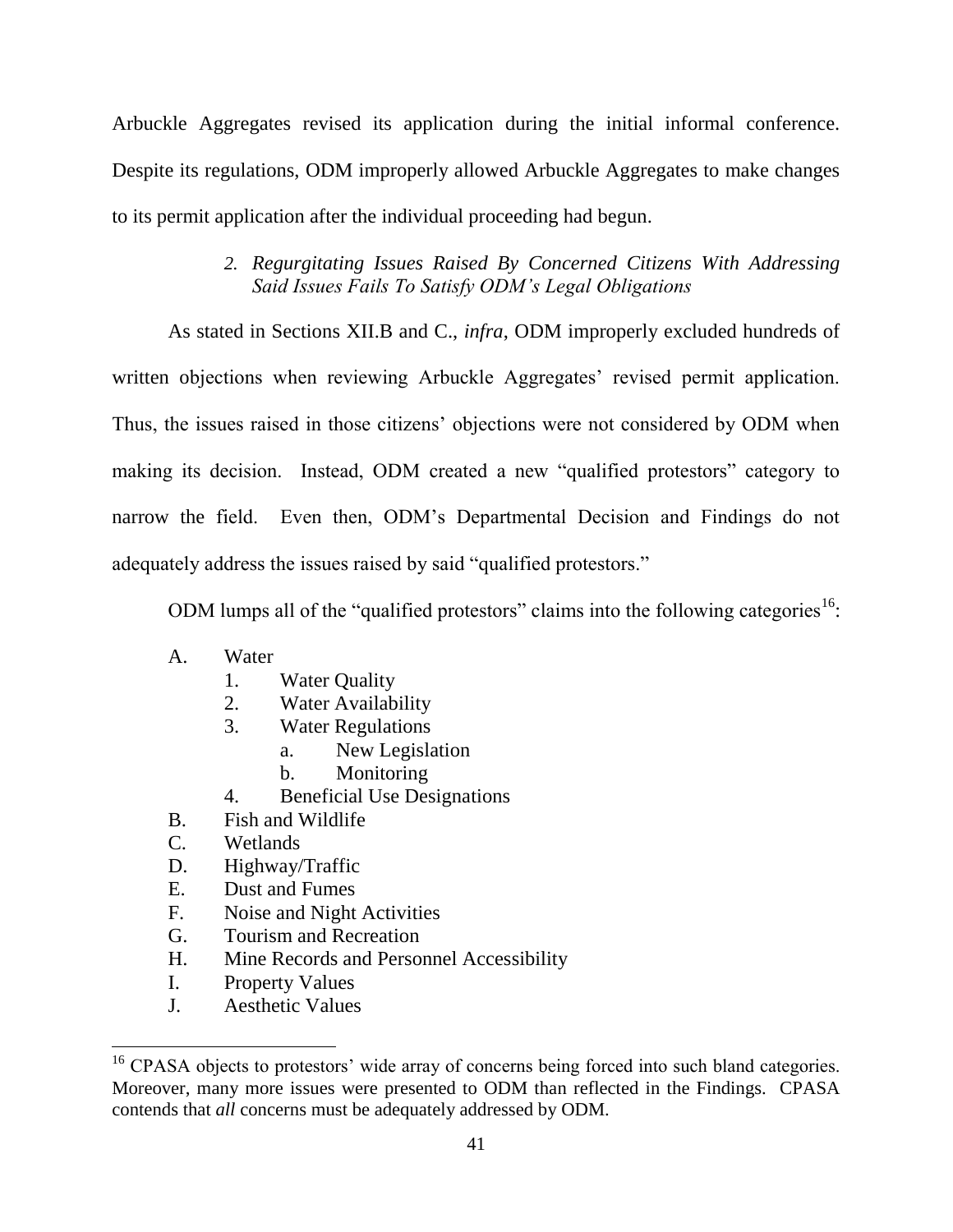K. Environmental Impact Statement (EIS)

L. Administrative Processes

Findings, p. 4, VI.

However, ODM's Recommendations address only four (4) issues: contact information and call list, pre-blast survey, water monitoring, and use of surface or stream water. ODM cannot satisfy its duties to Oklahoma citizens and to the environment by simply stating concerns raised by parties to the proceeding without adequately addressing said concerns.

#### **CONCLUSION**

As a state environmental agency, ODM must protect Oklahoma's natural resources—including the Arbuckle-Simpson Aquifer. However, as shown above, Arbuckle Aggregates' revised permit application is incomplete and thus cannot legally be issued—conditionally or otherwise—until it affirmatively demonstrates compliance with all necessary requirements. Moreover, ODM failed to uphold the requirements of numerous state statutes and regulations. Such failure is unacceptable and contrary to ODM's statutory duties.

The Arbuckle-Simpson Aquifer is extremely sensitive to pollution and contamination. It is also critical for the continued viability of South-Central Oklahoma's economy. Scientific studies establish Arbuckle Aggregates' proposed mining operation will likely have catastrophic effects on the region's wildlife, aquatic organisms, economic development, and drinking water supply. CPASA seeks to compel the Oklahoma

42